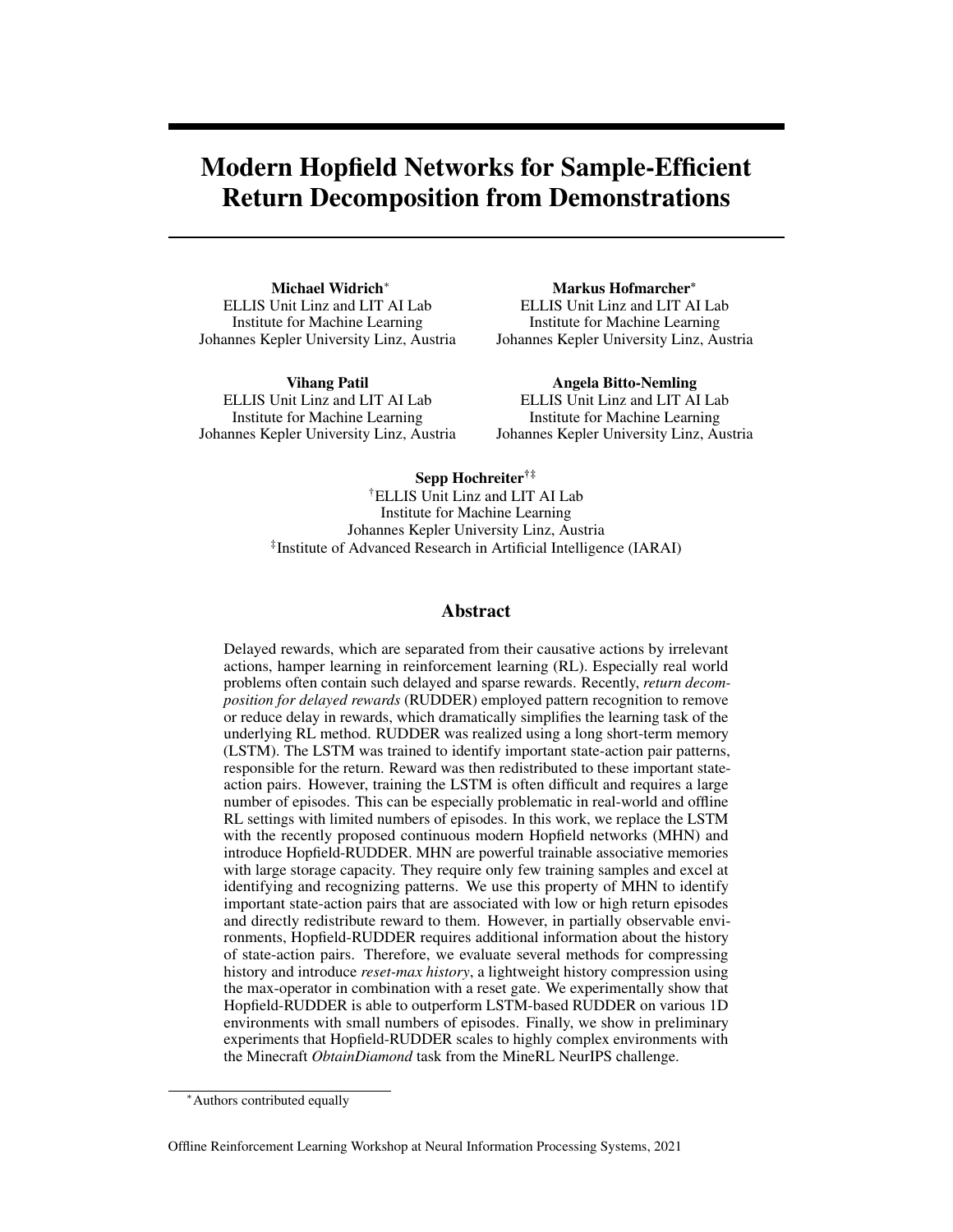## Introduction

Recent advances in reinforcement learning (RL) have resulted in impressive models that are capable of surpassing humans in games [\[30,](#page-8-0) [18,](#page-7-0) [27\]](#page-8-1). However, RL is still waiting for its breakthrough in real world applications, which are often characterized by delayed and sparse rewards [\[7\]](#page-7-1). Delayed rewards are given later than their causative action, separated by irrelevant state-action pairs  $[28]$ . This delay hampers and slows down learning [\[2,](#page-7-2) [21,](#page-8-3) [17\]](#page-7-3). Recently, [\[2\]](#page-7-2) propose *return decomposition for delayed rewards* (RUDDER) to use pattern recognition to detect the causative actions, which can be used to remove or alleviate these delays. As a consequence, RUDDER dramatically simplifies and speeds up learning of the underlying RL algorithms. RUDDER can be realized in different ways, including a long short-term memory (LSTM)  $[10]$  in  $[2]$  or sequence alignment in  $[19]$ .

But these realizations of RUDDER come with drawbacks. LSTMs require a large number of samples, while sequence alignment is difficult to scale to large state-action spaces. Thus, there is a need for scalable and sample efficient realization of RUDDER, especially in settings with limited numbers of episodes, such as in real world applications and offline RL.

A key idea of RUDDER is to identify important patterns in the state-action sequence. This is a task that associative memories, such as the recently introduced continuous modern Hopfield networks (MHN) [\[23\]](#page-8-5), excel at. In this work, we introduce Hopfield-RUDDER, a realization of RUDDER based on MHN to identify important state-action pairs. We show that Hopfield-RUDDER is scalable and can reduce the reward delay even with a small number of samples.

In related work, adapted Transformer [\[29\]](#page-8-6) architectures, which share characteristics of MHN, for RL have been proposed. In  $[6]$ , RL is reformulated as a conditional sequence modelling task for *offline* RL that can be learned by a *Decision Transformer*. [\[14\]](#page-7-6) uses a *linear Transformer* [\[15\]](#page-7-7) as an outer-product-based fast-weight programmer  $[24, 25]$  $[24, 25]$  $[24, 25]$ . However, in contrast to Hopfield-RUDDER, these approaches require large amounts of data, as they are based on Transformer architectures. Furthermore, Hopfield-RUDDER can speed up any learning algorithm that relies on a delayed reward signal.

Our main contributions are: We (i) introduce modern Hopfield networks for return decomposition for delayed rewards (Hopfield-RUDDER), (ii) propose and compare different methods, such as *reset-max history*, for history compression for Hopfield-RUDDER in POMDP environments, (iii) show that Hopfield-RUDDER outperforms LSTM-based RUDDER on 1D environments with small numbers of samples, and (iv) perform preliminary experiments in the MineRL Minecraft environment indicating that Hopfield-RUDDER scales to large and complex environments.

## Review

We define our setting as a finite Markov decision process (MDP) or a finite partially observable Markov decision process (POMDP) to be a 4-tuple of  $(S, A, \mathcal{R}, p)$  of finite sets S with states s (random variable  $S_t$  at time t), A with actions a (random variable  $A_t$  at time t), R with rewards r (random variable  $R_t$ at time t), and state-reward transition distribution  $p(S_{t+1} = s_{t+1}, R_{t+1} = r_t j S_t = s_t, A_t = a_t)$ . The return of a sequence of length T at time  $t = f_1, \ldots, Tg$  is defined as  $g_t = \sum_{k=0}^{T-t} r_{t+k}$ .

RUDDER. Complex tasks are often hierarchically composed of sub-tasks. Hence, the Q-function of an optimal policy often resembles a step function [\[2\]](#page-7-2). Such steps indicate patterns like achievements, failures, accomplished sub-tasks, or changes of the environment. RUDDER reduces the delay in the rewards by identifying these patterns and moving (redistributing) the rewards to the causative state-action patterns. [\[2\]](#page-7-2) propose an LSTM as realization of RUDDER. The LSTM predicts the return at the end of an episode as early as possible. These predictions  $\hat{g}$  are then used to redistribute the reward:  $r_t = \hat{g}_t$   $\hat{g}_{t-1}$ . reward:  $r_t = \hat{g}_t$ 

The redistributed reward serves as reward for a subsequent learning method and can be used to optimize a policy. However, training an LSTM network requires a large amount of episodes, which are often difficult or expensive to obtain.

Modern Hopfield networks. Hopfield networks are energy-based, binary associative memories, which popularized artificial neural networks in the 1980s  $[11, 12]$  $[11, 12]$  $[11, 12]$ . Associative memory networks have been designed to store and retrieve samples. Their storage capacity can be considerably increased by polynomial terms in the energy function [\[5,](#page-7-10) [20,](#page-8-9) [3,](#page-7-11) [8,](#page-7-12) [1,](#page-7-13) [13,](#page-7-14) [4,](#page-7-15) [16\]](#page-7-16). In contrast to these binary memory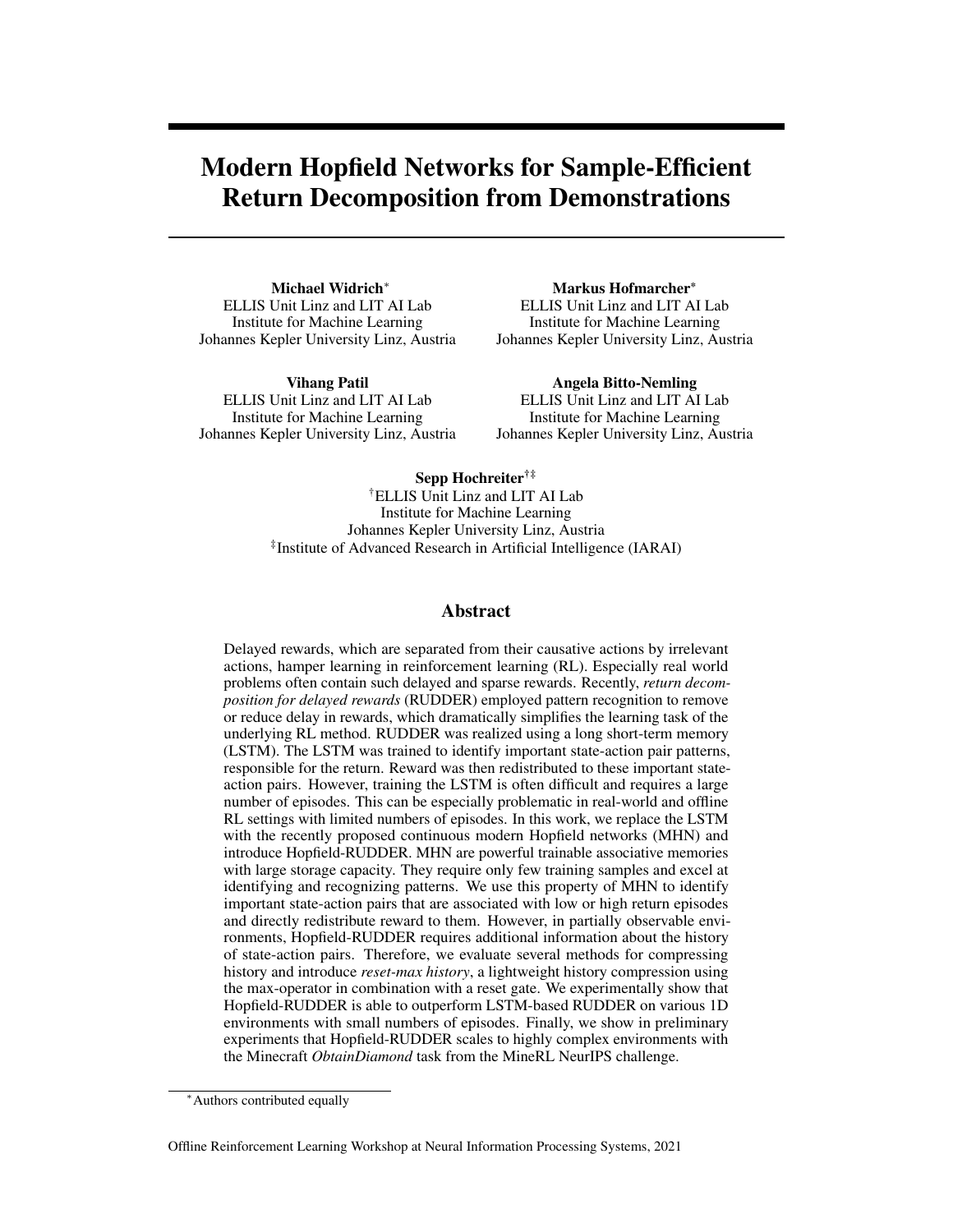<span id="page-2-0"></span>

Figure 1: Illustration of modern Hopfield networks for return decomposition in Hopfield-RUDDER. The associative memory of modern Hopfield networks associates 2 time steps (raw state patterns) U of a new episode with 7 time steps (stored patterns) Y of previously observed episodes and their corresponding observed returns  $G$ . Thereby, the state patterns  $U$  are associated with estimated returns G. U and Y are transformed via  $m_{state}$  and  $m_{stored}$  before association, respectively, and can include information about previous state-action pairs, such as via reset-max history. Dotted rectangles show a single raw and transformed stored pattern with its observed return.

networks, we use continuous associative memory networks with very high storage capacity. These modern Hopfield networks for deep learning architectures have an energy function with continuous states and can retrieve samples with only one update [\[23,](#page-8-5) [22\]](#page-8-10). Modern Hopfield Networks have already been successfully applied to immune repertoire classification [\[31\]](#page-8-11) and chemical reaction prediction [\[26\]](#page-8-12). There they serve as powerful associative memories with large memory capacity and excel at pattern-recognition as they associate inputs with similar patterns in their memory.

#### Hopfield-RUDDER

The application of MHN for RUDDER naturally follows from the idea of identifying patterns: Patterns, e.g. state-action pairs, of observed episodes with known returns are stored in the memory of the MHN. A new pattern can then be used to query this memory for similar patterns and their returns. This yields an estimated return of the new pattern, which can be used to redistribute the rewards.

Fig. [1](#page-2-0) illustrates this in detail: The MHN associates N *stored patterns*  $Y = f y_i \mathcal{G}_{i=1}^N$  from previously observed episodes and their corresponding observed returns  $G = fg_i g_{i=1}^N$  with  $M$  new *state patterns*  $U = \hat{u}_i g_{i=1}^M$ . As such, it directly associates the unknown state patterns  $U$  with estimated returns  $\hat{G} = f \hat{g}_i g_{i=1}^M$ .  $\beta$  is a hyper-parameter controlling the temperature of the softmax function.

The raw state patterns U and stored patterns Y may be transformed by functions  $m_{state}$  and  $m_{stored}$ , for example with linear mappings or multiple hidden layers, as in  $[23, 31]$  $[23, 31]$  $[23, 31]$ .

This results in a return decomposition function  $\psi$  in the form of

$$
\widehat{G} = \psi(\boldsymbol{Y}, \boldsymbol{G}, \boldsymbol{U}; \beta) = \text{softmax}\left(\beta \, m_{state} \left(\boldsymbol{U}^T\right)^T \, m_{stored} \left(\boldsymbol{Y}^T\right)\right) \, \boldsymbol{G}. \tag{1}
$$

The redistributed reward  $r_t$  at time t can then be obtained by computing the differences of the estimated return values as

$$
r_t = \hat{g}_t \quad \hat{g}_{t-1}.
$$
\n<sup>(2)</sup>

For state patterns  $u_t$  and  $u_{t-1}$  at times t and t 1 this results in

$$
r_t = \psi(\boldsymbol{Y}, \boldsymbol{G}, \boldsymbol{u}_t; \beta) \quad \psi(\boldsymbol{Y}, \boldsymbol{G}, \boldsymbol{u}_{t-1}; \beta), \tag{3}
$$

where Y contains a representation of the stored state-action pairs  $f(s_i, a_i)g_{i=1}^N$  with their known corresponding returns  $\bar{G}$  and  $u_t$  represents a state-action pair  $(s_t, a_t)$  without known return.

In the simplest case, a raw state pattern u or stored pattern y is a vector containing the observation  $s_t$ and action  $a_t$  at time t in an episode. The estimated return for a single state pattern  $u_t$  at time t in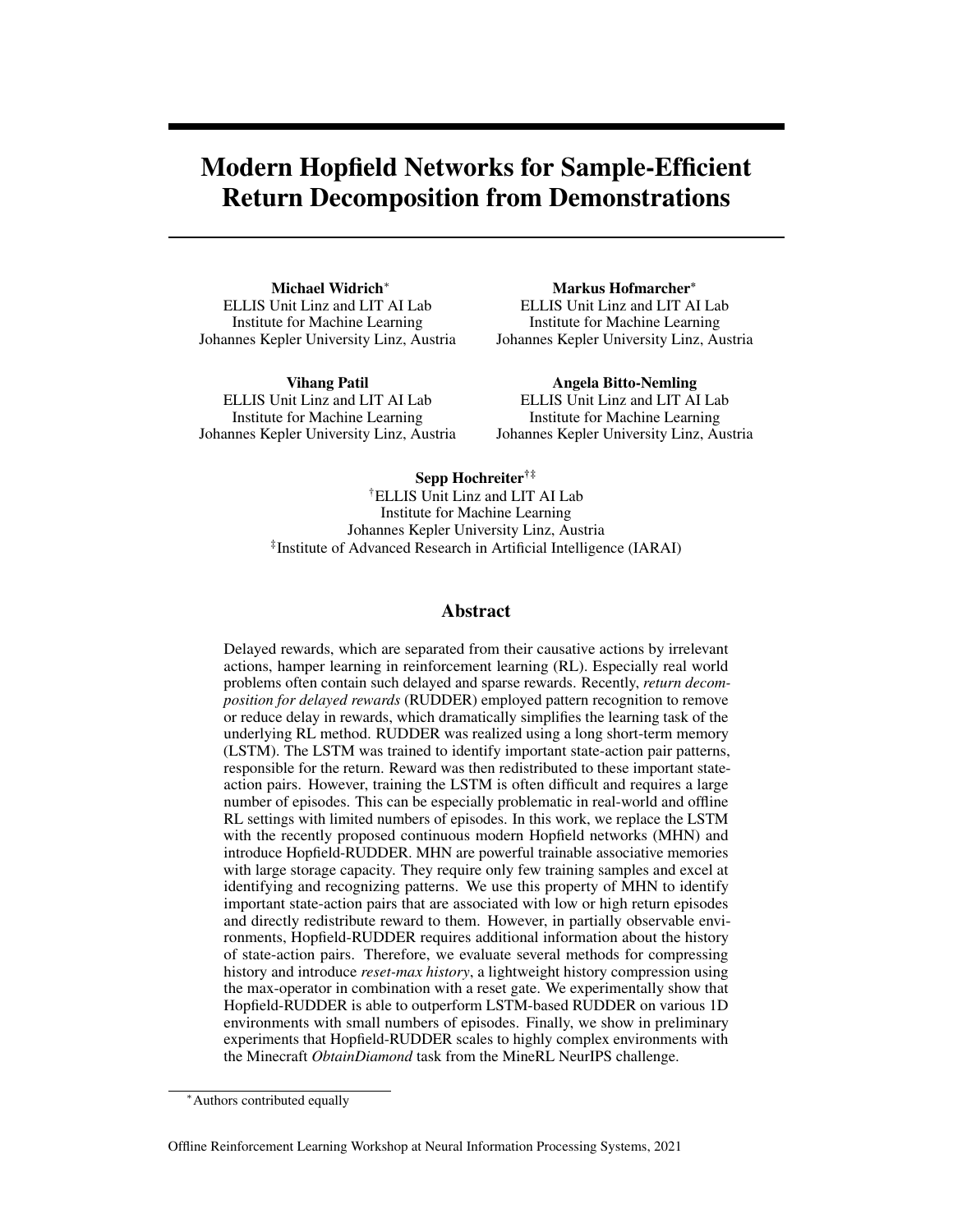this case is  $\hat{g}_t = \psi(Y, G, s_t, a_t; \beta)$  with the redistributed reward  $r_t$  computed from state patterns  $u_{t-1}$  and  $u_t$  as  $r_t = \hat{g}_t$   $\hat{g}_{t-1} = \psi(Y, G, s_t, a_t; \beta)$   $\psi(Y, G, s_{t-1}, a_{t-1}; \beta)$ .

**History compression and reset-max history.** Assume a key event at time  $t_1$ , e.g. the collection of a key, that can result in a reward at time  $t_2$ , e.g. the opening of a chest. In a POMDP, this key event might only be observable at  $t_1$  but not at  $t_2$ , e.g. the observation space contains no information whether a key has been collected already. Assume further that observation  $s_t$  and action  $a_t$  are used as state or stored pattern: The association of the pattern at  $t_2$  with a return, which depends on whether a key was collected at  $t_1$ , may severely suffer from the missing information.

To address this problem, the state and stored patterns can be augmented by the history of the previous state-action pairs. However, retaining the complete history of a state-action pair and including it in the state and stored patterns would not be feasible for environments with large observation spaces or long episode sequences.

As the purpose of this history is to enable the detection and storage of key events, we propose a fast and light-weight history compression method: the *reset-max history*. Assuming a vector  $v^o{}_t \supseteq \mathbb{R}^{K \times 1}$ with K features that contains a representation of the state-action pair  $(s_t, a_t)$  at time  $t = f1, \ldots, Tg$ , the reset-max history features  $v^{\hat{h}}t \n\supseteq \mathbb{R}^{J\times 1}$  with J features, and the final state or stored pattern  $v_t \supseteq \mathbb{R}^{(J+K)\times 1}$  is computed as follows:

$$
\boldsymbol{v}_{t} = \left[\boldsymbol{v}^{h}{}_{t}; \boldsymbol{v}^{o}{}_{t}\right] ; \quad \boldsymbol{v}^{h}{}_{t} = \max_{i=1,\dots,(t-1)} \left(\boldsymbol{v}^{o}{}_{i}\right) \quad f_{reset}\left(\boldsymbol{v}^{h}{}_{t-1}, \boldsymbol{v}^{o}{}_{t}\right) \tag{4}
$$

with  $v^h$ <sup>0</sup> initialized with 1 and

$$
f_{reset}\left(\boldsymbol{v}^{h}_{t-1}, \boldsymbol{v}^{o}_{t}\right) \ = \ \sigma\left(\boldsymbol{W}\left[\boldsymbol{v}^{h}_{t-1}; \boldsymbol{v}^{o}_{t}\right]\right),\tag{5}
$$

where  $\left[\cdot\right]$  is the operator for vertical concatenation, the max operator is used to store the previously observed maximum feature values, and the reset gate  $f_{reset}$  utilizes the sigmoid activation function  $\sigma$ and learned weight matrix  $W 2 \mathbb{R}^{J \times (J + K)}$  to reset the stored maximum feature values. Notably, this changes the return decomposition function  $\psi$  for a state pattern  $u_t$  to be dependent on all previous and current state-action pairs  $f(s_i, a_i) g_{i=1}^t$  in the episode:  $\hat{g}_t = \psi(\bm{Y}, \bm{G}, s_1, \ldots, t, a_1, \ldots, t; \beta, \bm{W})$ .

## Experiments

In this section, we first compare different history compression methods on multiple 1D toy environments. Subsequently, we compare the performance of Hopfield-RUDDER to the originally proposed LSTM-RUDDER. Finally, we visually analyse the reward redistribution of Hopfield-RUDDER on the difficult and complex task of collecting a diamond in the MineRL Minecraft environment. We note that all experiments are performed in an offline fashion, using random policies or human demonstrations.

1D key-chest environment. We designed 16 different versions of a 1D environment, the *1D keychest environment*, in order to evaluate the performance of Hopfield-RUDDER, different history compression methods, and to compare Hopfield-RUDDER to LSTM-RUDDER. We use a reward redistribution score  $rr\_score$ , which is based on the known optimal policy, for this evaluation and comparison. For more details see App. [A1.](#page-9-0)

Environment details. The 1D key-chest environment is illustrated in Fig. [2.](#page-4-0) The agent starts at position *s* in the middle. At each position it can move either one position to the right or to the left, except for the left-most and right-most position, where further movement to the left and right, respectively, is ignored. If the agent visits position *k*, it collects 1 *key*. If the agent visits position *s*, it loses all collected *keys* with a probability of  $p_l$ . If the agent visits position *c* while holding  $n_k$  *keys*, it will receive 1 reward at the end of the episode. All episodes have the same fixed length. A reward of 0 or 1 is given at the end of each episode, depending on whether the chest was opened or not.

We evaluate the performance of RUDDER on different versions of this environment with  $p_l = f0, 0.5q$ and  $n_k = f_1, 3g$ . We consider fully observable MDP and partially observable POMDP versions of the environment. Furthermore, we add  $n_{rnd} = \tau_0$ ,  $n_{obs}$  g features that contain random values  $\tau_0$ , 1g to the observation space, where  $n_{obs}$  is the number of features of the original observation space. In total, we created 16 different versions of this environment (see Tab. [1](#page-5-0) and App. [A1\)](#page-9-0).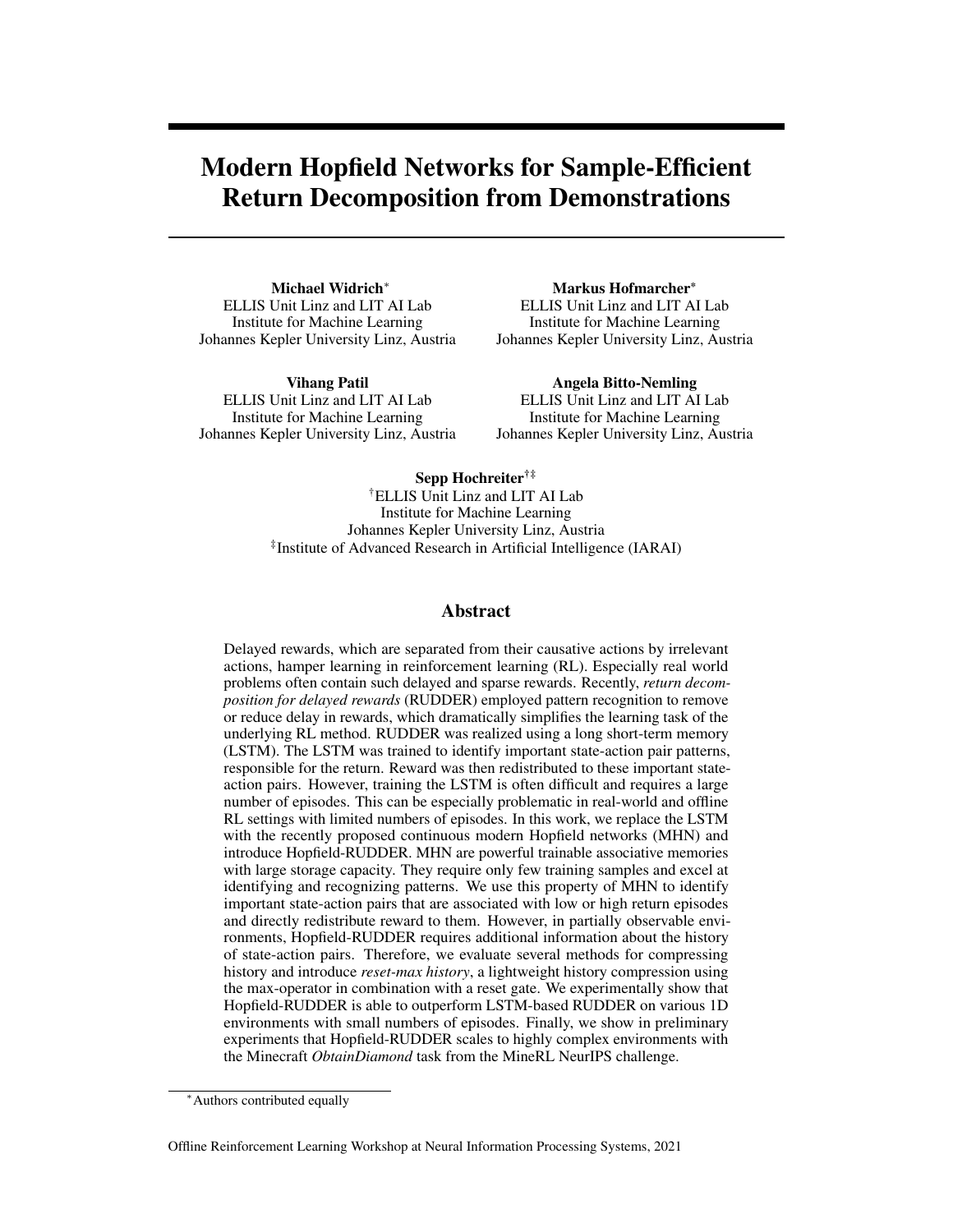To redistribute reward in this environment successfully, RUDDER has to identify that position *k* needs to be visited  $n_k$  times before visiting position *c*. Furthermore, RUDDER has to identify that the *key*-collection process has to be restarted if the *keys* are lost at *s*.

<span id="page-4-0"></span>

Figure 2: Illustration of 1D key-chest environment with special states *k*, *s*, *c*, and 9 states in total.

**Reward redistribution score** By design, the optimal of the two available actions at any state  $s$ in the 1D key-chest environment is known. In particular, at each state  $s_t$  at time t in an episode, the agent can either take a left or right action  $a_t \, 2 \, \bar{a}_l, a_r \bar{g}$ , which can be a correct, incorrect, or irrelevant action. We use this knowledge to compute a score  $rr\_score$  for the quality of the reward redistribution  $\psi(.)$  for an episode with time  $t = f1, \dots, Tg$  as follows:

$$
rr\_score = 0.5 + \frac{1}{2T} \sum_{t=1}^{T} scr(f(s_i, a_i)g_{i=1}^{t-1}, s_t),
$$
\n(6)

where scr(:) assigns a score  $f(1, 0, 1q$  for the redistributed reward  $r_t$  at each time t.

In detail, action left  $a_l$  is correct if  $q^*(s_t, a_l) > q^*(s_t, a_r)$ . Action right  $a_r$  is correct if  $q^*(s_t, a_r) >$  $q^*(s_t, a_t)$ . An action is irrelevant if  $q^*(s_t, a_t) = q^*(s_t, a_t)$ . Here,  $q^*(s_t, a_t)$  is the Q-function of the optimal policy  $\pi^*$ .

The redistributed reward  $r_t = \psi(.)$  is correct if  $r_t$  for the correct action is higher than for the incorrect action. If the redistributed reward is correct,  $scr$ (:) assigns a score of 1, if it is incorrect a score of -1. If the action is irrelevant, the reward redistribution receives a score of 0.

**Experimental setup.** We sample a large test set of  $1,000$  episodes and small training sets of  $f8, 16, 32, 64, 128, 256, 512$  g episodes, using a random agent. Half of the episodes have a return of 0 and 1 in each set, with fixed sequence lengths between 32 and 148 times per episode (see App. [A1\)](#page-9-0).

Reset-max history outperforms other history compression methods. We first analyze the performance of Hopfield-RUDDER, where the training set is used as stored patterns. For this, we evaluate Hopfield-RUDDER without history information and with 5 different versions of history compression: (i) feature-wise max-pooling, (ii) feature-wise sum-pooling, (iii) fully-connected LSTM (LSTMf), (iv) sparsely-connected LSTM (LSTMs), and (v) reset-max history, as detailed in App. [A1.2.](#page-9-1) Furthermore, we evaluate each setting with a linear mapping  $m_{state} = m_{stored}$  and without any mapping. As shown in Tab. [1](#page-5-0) and [A2,](#page-14-0) reset-max history consistently outperforms all other Hopfield-RUDDER versions, except for one POMDP setting and two MDP settings, in which it is the runner-up method.

Hopfield-RUDDER with reset-max history consistently outperforms LSTM-RUDDER. Subsequently, we analyze the performance of LSTM-RUDDER with reset-max history and without history information. As shown in Tab. [1,](#page-5-0) Hopfield-RUDDER with reset-max history consistently outperforms all LSTM-RUDDER versions on all environment versions.

More details on results, history compression methods, and training can be found in App. [A1.](#page-9-0)

Minecraft. In order to show that Hopfield-RUDDER can scale to complex problems, we perform preliminary experiments within the challenging MineRL Minecraft environment [\[9\]](#page-7-17). Specifically, we use Hopfield-RUDDER to redistribute rewards for the task ObtainDi amond. As the high complexity of ObtainDi amond makes random exploration unfeasible,  $[9]$  provide the Minecraft environment with demonstrations of human players solving this task. Players and agents are randomly placed in a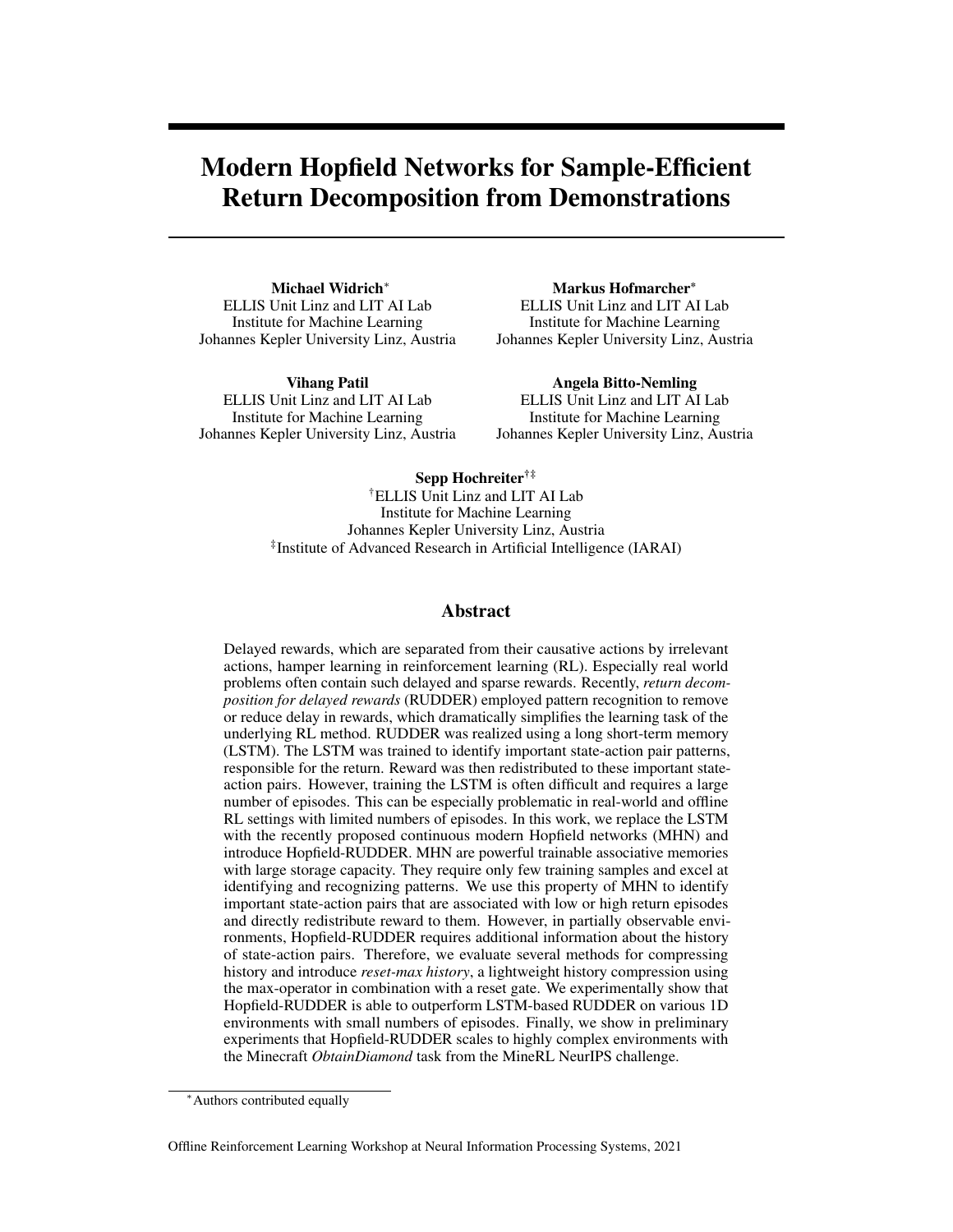<span id="page-5-0"></span>

|                       |                   |          |                       | Hopfield-RUDDER |                          |                   |        |                   |                          |                         |            |                                                                         |        |             | <b>LSTM-RUDDER</b> |       |           |                   |            |
|-----------------------|-------------------|----------|-----------------------|-----------------|--------------------------|-------------------|--------|-------------------|--------------------------|-------------------------|------------|-------------------------------------------------------------------------|--------|-------------|--------------------|-------|-----------|-------------------|------------|
| History:              |                   |          |                       | reset-max       |                          | <b>LSTMf</b>      |        |                   | <b>LSTMs</b>             |                         | max        |                                                                         | sum    |             | none               |       | reset-max |                   | none       |
|                       |                   | Mapping: |                       | linear          | none                     | linear none       |        | linear none       |                          | linear none linear none |            |                                                                         |        | linear none |                    | none  | none      | none              | none       |
|                       | Learning rate:    |          |                       |                 | $\overline{\phantom{a}}$ | $1e-3$            | $\sim$ | -3<br>1e          | $\overline{\phantom{a}}$ | -3<br>1e                | $\sim$ $-$ | $1e-3$                                                                  | $\sim$ | 3<br>1e     | $\sim$ $-$         | 1e    | $4\,1e$   | 31e               | $4 \leq 3$ |
|                       | Environment specs |          |                       |                 |                          |                   |        |                   |                          |                         |            |                                                                         |        |             |                    |       |           |                   |            |
|                       |                   |          | $n_k$ $p_l$ $n_{rnd}$ |                 |                          |                   |        |                   |                          |                         |            |                                                                         |        |             |                    |       |           |                   |            |
| POMDP 1 0%            |                   |          | $\overline{0}$        | 93.08           | 82.42                    |                   |        |                   |                          |                         |            | 72.23 70.37 76.94 66.79 91.85 89.96 78.72 41.36 58.30 58.61 65.27       |        |             |                    |       |           | 72.85 57.25 74.32 |            |
|                       |                   |          |                       | 4.87            | 8.80                     | 7.12              | 6.40   | 6.65              | 10.29                    | 5.40                    | 5.74       | 7.41                                                                    | 6.09   | 3.24        | 3.85               | 6.69  | 5.97      | 4.41              | 5.93       |
| POMDP 1 0% $n_{obs}$  |                   |          |                       | 87.66           | 81.37                    |                   |        |                   |                          |                         |            | 66.17 61.51 75.31 62.36 87.90 84.31 76.91 41.92 56.90 57.54 62.23       |        |             |                    |       | 73.37     | 53.84             | 68.23      |
|                       |                   |          |                       | 5.43            | 4.88                     | 5.17              | 5.60   | 7.56              | 6.42                     | 6.74                    | 5.23       | 6.67                                                                    | 4.15   | 3.59        | 2.35               | 8.37  | 4.04      | 5.03              | 7.34       |
| POMDP 1 50%           |                   |          | $\overline{0}$        | 75.41           | 73.57                    | 58.22 58.75 62.77 |        |                   |                          |                         |            | 59.93 62.85 65.52 52.80 49.28 54.83 55.99                               |        |             |                    | 60.21 | 55.25     | 48.85             | 52.11      |
|                       |                   |          |                       | 10.33           | 13.01                    | 7.55              | 7.72   | 9.41              | 11.43                    | 7.57                    | 7.03       | 6.61                                                                    | 2.10   | 6.01        | 5.66               | 4.60  | 8.43      | 7.76              | 7.52       |
| POMDP 1 50% $n_{obs}$ |                   |          |                       | 69.19           |                          |                   |        |                   |                          |                         |            | 66.19 54.87 54.98 56.33 54.33 61.47 60.13 53.07 48.90 54.43 54.64 51.34 |        |             |                    |       | 51.80     | 48.79             | 50.14      |
|                       |                   |          |                       | 7.95            | 5.52                     | 4.37              | 3.84   | 5.00              | 6.34                     | 6.31                    | 3.84       | 3.50                                                                    | 1.36   | 4.01        | 3.43               | 6.32  | 5.01      | 2.59              | 4.34       |
| POMDP 3 0%            |                   |          | $\Omega$              | 80.91           | 74.06                    | 66.61 64.94 76.06 |        |                   | 73.80                    |                         |            | 77.02 77.59 68.16 45.17 54.88 55.31 59.50                               |        |             |                    |       | 66.62     | 55.37             | 63.68      |
|                       |                   |          |                       | 7.74            | 8.43                     | 8.17              | 6.98   | 8.44              | 13.78                    | 8.81                    | 6.17       | 12.70                                                                   | 5.25   | 4.03        | 4.08               | 5.75  | 7.37      | 6.15              | 9.36       |
| POMDP 3 0% $n_{obs}$  |                   |          |                       | 77.96           | 74.07                    |                   |        | 63.42 61.90 73.32 | 68.99                    |                         |            | 75.30 75.06 66.61 45.56 54.56 54.41 53.34                               |        |             |                    |       | 65.84     | 51.84             | 58.34      |
|                       |                   |          |                       | 5.95            | 4.84                     | 4.95              | 4.01   | 6.65              | 8.06                     | 6.29                    | 4.19       | 10.50                                                                   | 3.73   | 3.33        | 3.42               | 6.20  | 7.19      | 7.31              | 6.18       |
| POMDP 3 50%           |                   |          | $\Omega$              | 74.30           | 69.60                    |                   |        |                   |                          |                         |            | 56.17 58.38 59.50 62.42 57.42 60.44 54.61 55.36 54.84 56.58 52.78       |        |             |                    |       | 52.80     | 47.96             | 49.51      |
|                       |                   |          |                       | 10.68           | 11.35                    | 7.57              | 8.99   | 11.27             | 13.61                    | 7.22                    | 5.95       | 4.72                                                                    | 1.59   | 7.44        | 6.88               | 2.72  | 7.65      | 9.88              | 6.34       |
| POMDP 3 50% $n_{obs}$ |                   |          |                       | 67.30           |                          |                   |        |                   |                          |                         |            | 63.82 53.07 53.06 55.86 54.81 55.79 55.46 55.05 55.55 53.92 53.39 52.64 |        |             |                    |       | 50.51     | 46.40             | 49.93      |
|                       |                   |          |                       | 8.50            | 6.76                     | 4.72              | 3.48   | 5.84              | 8.43                     | 5.70                    | 3.25       | 2.70                                                                    | 0.81   | 4.82        | 3.99               | 5.68  | 4.72      | 3.47              | 4.91       |

Table 1: Comparison of different Hopfield-RUDDER and LSTM-RUDDER versions w.r.t. reward redistribution score  $rr\_score$  on different versions of the 1D key-chest environment. Results show the mean  $rr\_score$  over all training set sizes and a 10-fold cross-validation (CV). Error bars show mean standard deviation of 10-fold CV over all training set sizes. Hopfield-RUDDER with reset-max history consistently outperforms all LSTM-RUDDER versions. For MDP versions see Tab. [A2.](#page-14-0)

procedurally generated 3D environment without any items in their possession. The objective is to gather resources and build the tools required to obtain a diamond.

For ObtainDi amond, auxiliary reward is given the first time the player obtains an item, even if multiple copies of this item are required. For example, agents have to gather multiple logs in order to build all necessary tools but receive reward only for the first log they acquire. However, we omit these auxiliary rewards and only use episodic return by giving a return of 1 for demonstrations that obtain a diamond and a return of 0 for those that do not manage to obtain it.

In order to show that Hopfield-RUDDER is able to redistribute reward to relevant state-action pairs in ObtainDiamond, we train a simple Hopfield-RUDDER model using the *reset-max history* history compression. We only use the sequence of inventory states and associated actions as input to Hopfield-RUDDER. Following [\[19\]](#page-8-4), we use 10 successful and 10 unsuccessful demonstration episodes as training set. The state-action pairs from these 20 episodes are used as stored patterns  $Y$ . We use the obfuscated version of the environment and demonstrations, therefore the observations  $s$  and actions  $a$ are the hidden representation of an unknown auto encoder (for further details see App. [A2.3\)](#page-15-0). We use a neural network with 2 hidden layers and ReLU activation as mapping functions  $m_{state} = m_{stored}$ .

Training Hopfield-RUDDER does not require massive compute resources. On the contrary, training a model for 100 episodes takes only minutes on an Nvidia A40 GPU. A small hyper-parameter search showed that the model is not overly sensitive to hyper-parameter changes and most models produce a similar reward redistribution.

Fig. [3](#page-6-0) shows the redistribution for a demonstration episode, which was not used for training the model. We use the non-obfuscated inventory states for visualization. It visually seems that Hopfield-RUDDER is able to redistribute the reward to important state-action pairs. Furthermore, Hopfield-RUDDER appears to not redistribute rewards to irrelevant state-action pairs, resulting in a reward redistribution with little noise.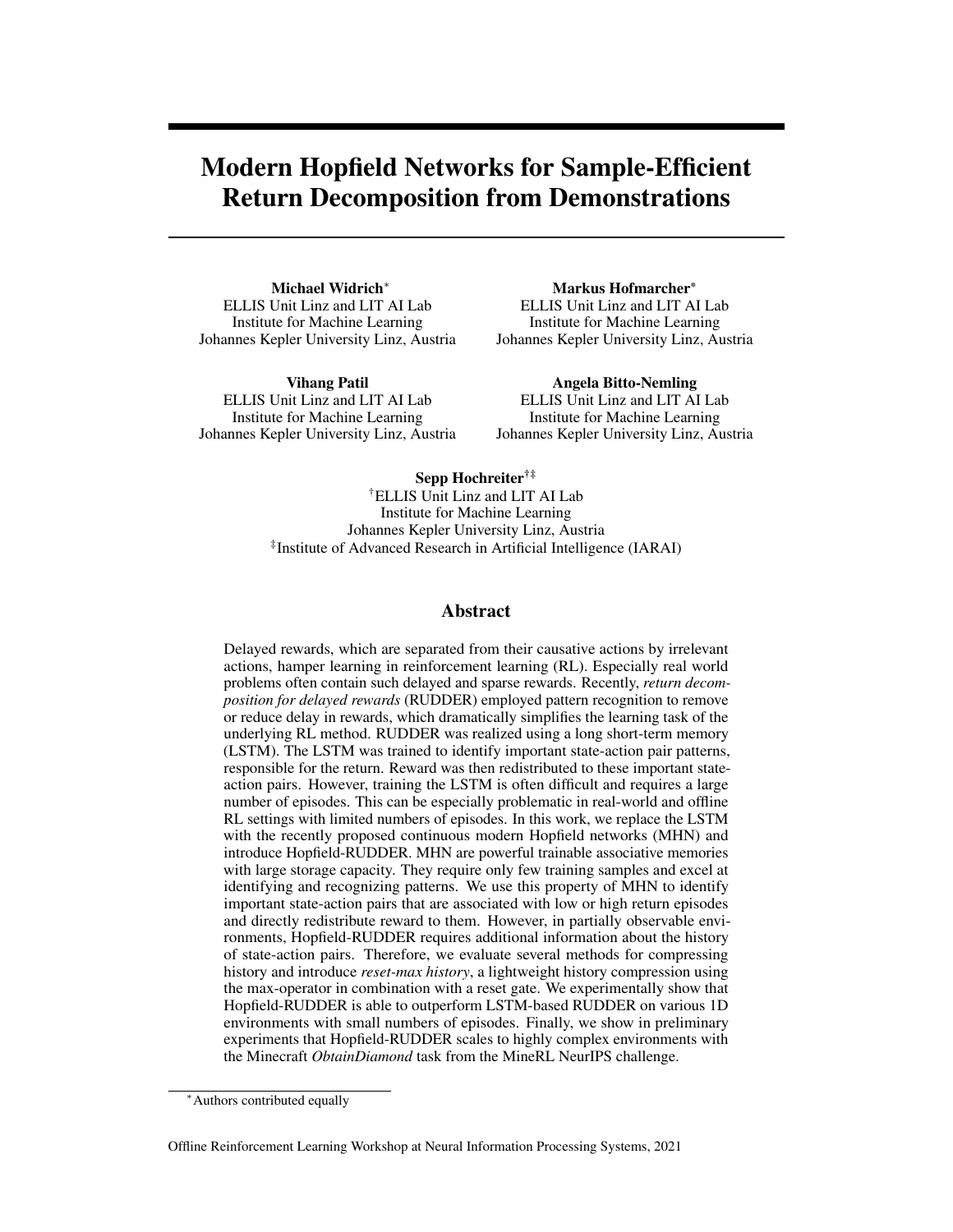<span id="page-6-0"></span>

Figure 3: **Top:** example of redistributed reward of a successful demonstration using only the inventory and actions. Red vertical lines indicate the auxiliary reward an agent would receive from the environment, however the reward redistribution is trained only with reward at episode end. The reward redistribution seems to identify relevant state-action pairs. Bottom left: Magnified region showing acquisition of *planks* through crafting. First, logs are used up, resulting in negative redistributed reward followed by an increase in planks, which increases the reward prediction. Bottom right: Time steps showing the crafting of *stone pickaxe* and *furnace*. Both items require stone and show a similar behavior as crafting planks. Predicted reward decreases when the inventory state for base component decreases and increases when the crafted item appears in the inventory.

## **Conclusion**

We have introduced Hopfield-RUDDER, a novel realization of RUDDER. Hopfield-RUDDER replaces the LSTM in the original LSTM-RUDDER with a powerful trainable auto-associative memory, the modern Hopfield network. In contrast to LSTM-RUDDER, Hopfield-RUDDER can be trained on a drastically lower number of samples, such as often the case in offline RL settings.

## Acknowledgments and Disclosure of Funding

The ELLIS Unit Linz, the LIT AI Lab, the Institute for Machine Learning, are supported by the Federal State Upper Austria. IARAI is supported by Here Technologies. We thank the projects AI-MOTION (LIT-2018-6-YOU-212), DeepToxGen (LIT-2017-3-YOU-003), AI-SNN (LIT-2018-6-YOU-214), DeepFlood (LIT-2019-8-YOU-213), Medical Cognitive Computing Center (MC3), INCONTROL-RL (FFG-881064), PRIMAL (FFG-873979), S3AI (FFG-872172), DL for GranularFlow (FFG-871302), AIRI FG 9-N (FWF-36284, FWF-36235), ELISE (H2020-ICT-2019-3 ID: 951847), AIDD (MSCA-ITN-2020 ID: 956832). We thank Janssen Pharmaceutica (MaDeSMart, HBC.2018.2287), Audi.JKU Deep Learning Center, TGW LOGISTICS GROUP GMBH, Silicon Austria Labs (SAL), FILL Gesellschaft mbH, Anyline GmbH, Google, ZF Friedrichshafen AG, Robert Bosch GmbH, UCB Biopharma SRL, Merck Healthcare KGaA, Verbund AG, Software Competence Center Hagenberg GmbH, TÜV Austria, and the NVIDIA Corporation.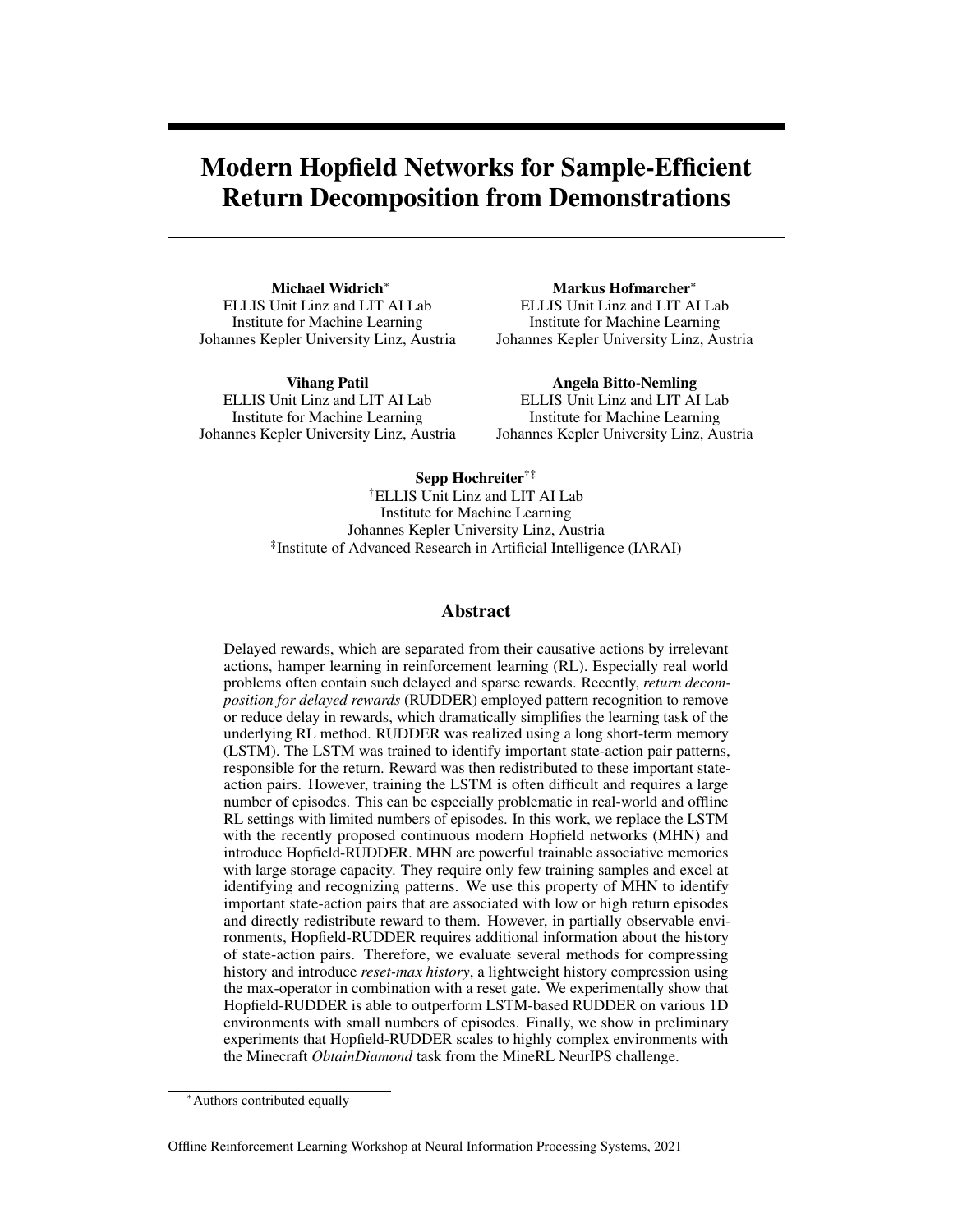### References

- <span id="page-7-13"></span>[1] L. F. Abbott and Y. Arian. Storage capacity of generalized networks. *Phys. Rev. A*, 36:5091– 5094, 1987.
- <span id="page-7-2"></span>[2] J. A. Arjona-Medina\*, M. Gillhofer\*, M. Widrich\*, T. Unterthiner, J. Brandstetter, and S. Hochreiter. RUDDER: Return decomposition for delayed rewards. In *Advances in Neural Information Processing Systems*, pages 13544–13555, 2019.
- <span id="page-7-11"></span>[3] P. Baldi and S. S. Venkatesh. Number of stable points for spin-glasses and neural networks of higher orders. *Phys. Rev. Lett.*, 58:913–916, 1987.
- <span id="page-7-15"></span>[4] B. Caputo and H. Niemann. Storage capacity of kernel associative memories. In *Proceedings of the International Conference on Artificial Neural Networks (ICANN)*, page 51–56, Berlin, Heidelberg, 2002. Springer-Verlag.
- <span id="page-7-10"></span>[5] H. H. Chen, Y. C. Lee, G. Z. Sun, H. Y. Lee, T. Maxwell, and C. Lee Giles. High order correlation model for associative memory. *AIP Conference Proceedings*, 151(1):86–99, 1986.
- <span id="page-7-5"></span>[6] L. Chen, K. Lu, A. Rajeswaran, K. Lee, A. Grover, M. Laskin, P. Abbeel, A. Srinivas, and I. Mordatch. Decision transformer: Reinforcement learning via sequence modeling. *arXiv preprint arXiv:2106.01345*, 2021.
- <span id="page-7-1"></span>[7] F. Dulac-Arnold, D. J. Mankowitz, and T. Hester. Challenges of real-world reinforcement learning. *CoRR*, abs/1904.12901, 2019.
- <span id="page-7-12"></span>[8] E. Gardner. Multiconnected neural network models. *Journal of Physics A*, 20(11):3453–3464, 1987.
- <span id="page-7-17"></span>[9] W. H. Guss, C. Codel, K. Hofmann, B. Houghton, N. Kuno, S. Milani, S. P. Mohanty, D. P. Liebana, R. Salakhutdinov, N. Topin, M. Veloso, and P. Wang. The MineRL competition on sample efficient reinforcement learning using human priors. *arXiv*, 2019.
- <span id="page-7-4"></span>[10] S. Hochreiter and J. Schmidhuber. Long short-term memory. *Neural computation*, 9(8):1735– 1780, 1997.
- <span id="page-7-8"></span>[11] J. J. Hopfield. Neural networks and physical systems with emergent collective computational abilities. *Proceedings of the National Academy of Sciences*, 79(8):2554–2558, 1982.
- <span id="page-7-9"></span>[12] J. J. Hopfield. Neurons with graded response have collective computational properties like those of two-state neurons. *Proceedings of the National Academy of Sciences*, 81(10):3088–3092, 1984.
- <span id="page-7-14"></span>[13] D. Horn and M. Usher. Capacities of multiconnected memory models. *J. Phys. France*, 49(3):389–395, 1988.
- <span id="page-7-6"></span>[14] K. Irie, I. Schlag, R. Csordás, and J. Schmidhuber. Going beyond linear transformers with recurrent fast weight programmers. *arXiv preprint arXiv:2106.06295*, 2021.
- <span id="page-7-7"></span>[15] A. Katharopoulos, A. Vyas, N. Pappas, and F. Fleuret. Transformers are RNNs: Fast Autoregressive Transformers with Linear Attention. In *Proceedings of the 37th International Conference on Machine Learning*, pages 5156–5165. PMLR, 2020.
- <span id="page-7-16"></span>[16] D. Krotov and J. J. Hopfield. Dense associative memory for pattern recognition. In D. D. Lee, M. Sugiyama, U. V. Luxburg, I. Guyon, and R. Garnett, editors, *Advances in Neural Information Processing Systems*, pages 1172–1180. Curran Associates, Inc., 2016.
- <span id="page-7-3"></span>[17] J. Luoma, S. Ruutu, A. W. King, and H. Tikkanen. Time delays, competitive interdependence, and firm performance. *Strategic Management Journal*, 38(3):506–525, 2017.
- <span id="page-7-0"></span>[18] V. Mnih, K. Kavukcuoglu, D. Silver, A. A. Rusu, J. Veness, M. G. Bellemare, A. Graves, M. Riedmiller, A. K. Fidjeland, G. Ostrovski, S. Petersen, C. Beattie, A. Sadik, I. Antonoglou, H. King, D. Kumaran, D. Wierstra, S. Legg, , and D. Hassabis. Human-level control through deep reinforcement learning. *Nature*, 518(7540):529–533, 2015.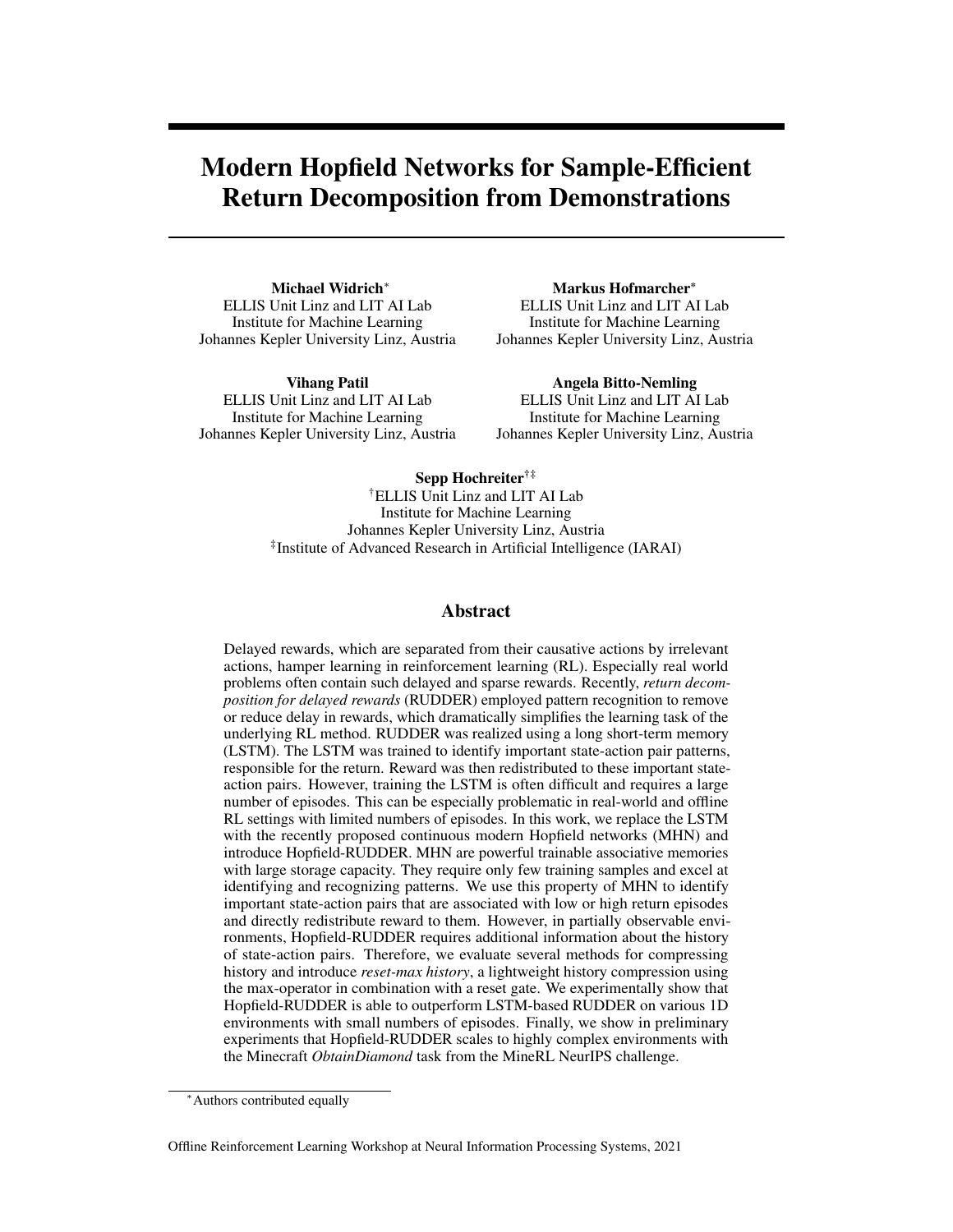- <span id="page-8-4"></span>[19] V. P. Patil, M. Hofmarcher, M.-C. Dinu, M. Dorfer, P. M. Blies, J. Brandstetter, J. A. Arjona-Medina, and S. Hochreiter. Align-rudder: Learning from few demonstrations by reward redistribution. *CoRR*, abs/2009.14108, 2020.
- <span id="page-8-9"></span>[20] D. Psaltis and H. P. Cheol. Nonlinear discriminant functions and associative memories. *AIP Conference Proceedings*, 151(1):370–375, 1986.
- <span id="page-8-3"></span>[21] H. Rahmandad, N. Repenning, and J. Sterman. Effects of feedback delay on learning. *System Dynamics Review*, 25(4):309–338, 2009.
- <span id="page-8-10"></span>[22] H. Ramsauer, B. Schäfl, J. Lehner, P. Seidl, M. Widrich, L. Gruber, M. Holzleitner, M. Pavlovic,´ G. K. Sandve, V. Greiff, D. Kreil, M. Kopp, G. Klambauer, J. Brandstetter, and S. Hochreiter. Hopfield networks is all you need. *ArXiv*, 2008.02217, 2020.
- <span id="page-8-5"></span>[23] H. Ramsauer, B. Schäfl, J. Lehner, P. Seidl, M. Widrich, L. Gruber, M. Holzleitner, M. Pavlovic,´ G. K. Sandve, V. Greiff, D. Kreil, M. Kopp, G. Klambauer, J. Brandstetter, and S. Hochreiter. Hopfield networks is all you need. In *9th International Conference on Learning Representations (ICLR)*, 2021.
- <span id="page-8-7"></span>[24] J. Schmidhuber. Learning To Control Fast-Weight Memories: An Alternative To Dynamic Recurrent Networks, 1991.
- <span id="page-8-8"></span>[25] J. Schmidhuber. Learning to Control Fast-Weight Memories: An Alternative to Dynamic Recurrent Networks. *Neural Computation*, 4(1):131–139, 1992.
- <span id="page-8-12"></span>[26] P. Seidl, P. Renz, N. Dyubankova, P. Neves, J. Verhoeven, J. K. Wegner, S. Hochreiter, and G. Klambauer. Modern hopfield networks for few- and zero-shot reaction prediction. *ArXiv*, 2104.03279, 2021.
- <span id="page-8-1"></span>[27] D. Silver, A. Huang, C. J. Maddison, A. Guez, L. Sifre, G. van den Driessche, J. Schrittwieser, I. Antonoglou, V. Panneershelvam, M. Lanctot, S. Dieleman, D. Grewe, J. Nham, N. Kalchbrenner, I. Sutskever, T. P. Lillicrap, M. Leach, K. Kavukcuoglu, T. Graepel, and D. Hassabis. Mastering the game of Go with deep neural networks and tree search. *Nature*, 529(7587):484–489, 2016.
- <span id="page-8-2"></span>[28] R. S. Sutton. *Temporal Credit Assignment in Reinforcement Learning*. PhD thesis, University of Massachusetts, Dept. of Comp. and Inf. Sci., 1984.
- <span id="page-8-6"></span>[29] A. Vaswani, N. Shazeer, N. Parmar, J. Uszkoreit, L. Jones, A. N. Gomez, L. Kaiser, and I. Polosukhin. Attention is all you need. In I. Guyon, U. V. Luxburg, S. Bengio, H. Wallach, R. Fergus, S. Vishwanathan, and R. Garnett, editors, *Advances in Neural Information Processing Systems 30*, pages 5998–6008. Curran Associates, Inc., 2017.
- <span id="page-8-0"></span>[30] O. Vinyals, T. Ewalds, S. Bartunov, P. Georgiev, A. S. Vezhnevets, M. Yeo, A. Makhzani, H. Küttler, J. Agapiou, J. Schrittwieser, J. Quan, S. Gaffney, S. Petersen, K. Simonyan, T. Schaul, H. van Hasselt, D. Silver, T. P. Lillicrap, K. Calderone, P. Keet, A. Brunasso, D. Lawrence, A. Ekermo, J. Repp, and R. Tsing. Starcraft II: A new challenge for reinforcement learning. *ArXiv*, 2017.
- <span id="page-8-11"></span>[31] M. Widrich, B. Schäfl, M. Pavlovic, H. Ramsauer, L. Gruber, M. Holzleitner, J. Brandstetter, ´ G. K. Sandve, V. Greiff, S. Hochreiter, and G. Klambauer. Modern Hopfield networks and attention for immune repertoire classification. In H. Larochelle, M. Ranzato, R. Hadsell, M. F. Balcan, and H. Lin, editors, *Advances in Neural Information Processing Systems*, volume 33, pages 18832–18845. Curran Associates, Inc., 2020.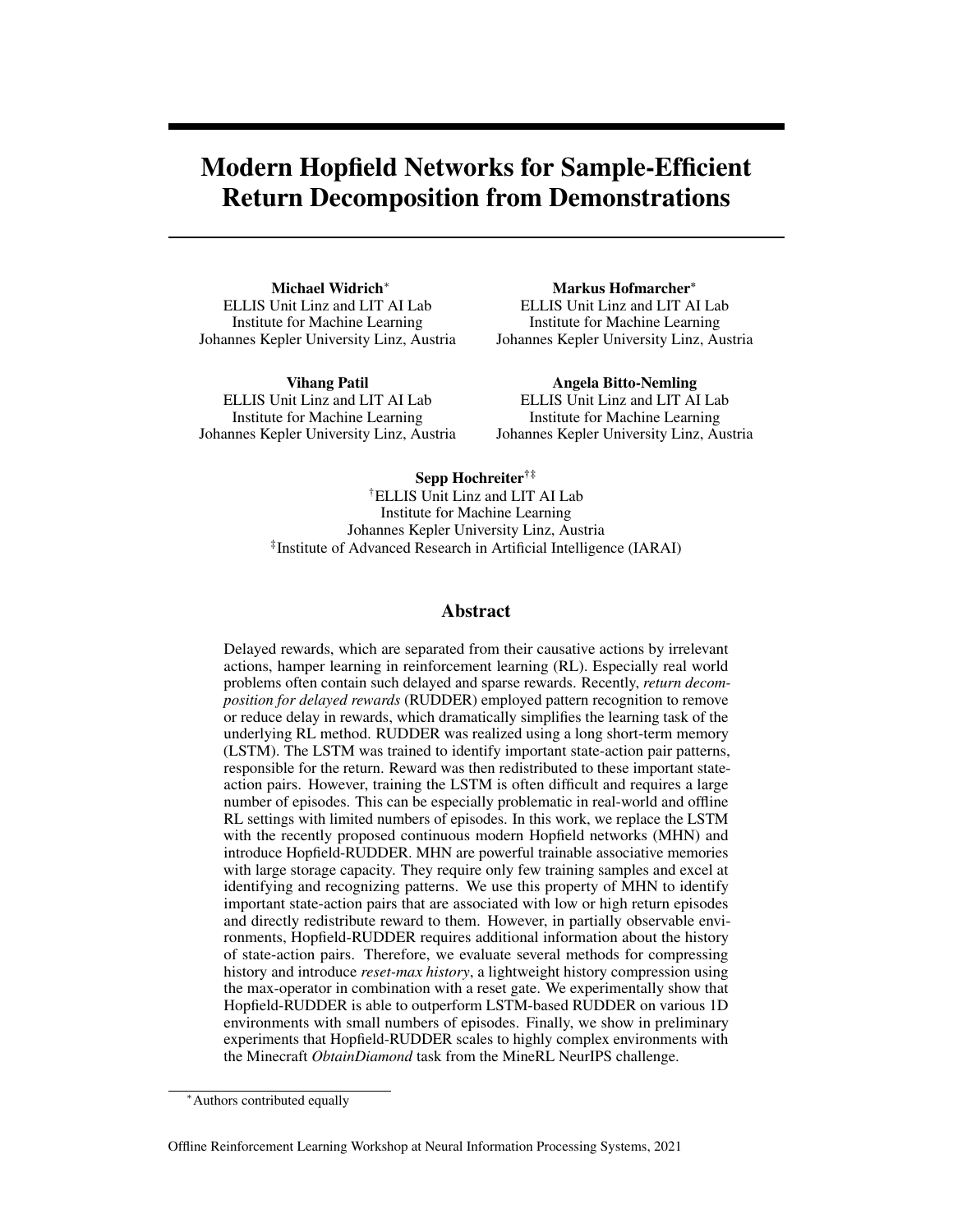## Appendix

| A1.4 Detailed results and ablation study for history versions 11            |     |
|-----------------------------------------------------------------------------|-----|
| A1.5 Detailed results for comparison of Hopfield-RUDDER and LSTM-RUDDER. 14 |     |
|                                                                             |     |
|                                                                             | -16 |
|                                                                             | -16 |
|                                                                             | -16 |
|                                                                             | 16  |
|                                                                             |     |

## <span id="page-9-0"></span>A1 1D key-chest environment

In this section we provide details on the specifications, the setup, and the results on the 1D key-chest environment described in the paper. The 16 environment versions and their settings are listed in Tab. [A1.](#page-9-3)

<span id="page-9-3"></span>

| Parameters   |              |              |              |              | Environment versions |              |              |              |
|--------------|--------------|--------------|--------------|--------------|----------------------|--------------|--------------|--------------|
| observations | <b>POMDP</b> | <b>POMDP</b> | <b>POMDP</b> | <b>POMDP</b> | <b>POMDP</b>         | <b>POMDP</b> | <b>POMDP</b> | <b>POMDP</b> |
| $n_k$        |              |              |              |              |                      |              |              |              |
| $p_l$        | $0\%$        | $0\%$        | 50%          | 50%          | $0\%$                | $0\%$        | 50%          | 50%          |
| $n_{rnd}$    | $\Omega$     | $n_{obs}$    |              | $n_{obs}$    | $\mathbf{\Omega}$    | $n_{obs}$    |              | $n_{obs}$    |
| time steps   | 32           | 32           | 99           | 99           | 48                   | 48           | 148          | 148          |
| Parameters   |              |              |              |              | Environment versions |              |              |              |
| observations | <b>MDP</b>   | <b>MDP</b>   | <b>MDP</b>   | <b>MDP</b>   | <b>MDP</b>           | <b>MDP</b>   | <b>MDP</b>   | <b>MDP</b>   |
| $n_k$        |              |              |              |              |                      |              |              |              |
| $p_l$        | $0\%$        | $0\%$        | 50%          | 50%          | $0\%$                | $0\%$        | 50%          | 50%          |
| $n_{rnd}$    | 0            | $n_{obs}$    |              | $n_{obs}$    |                      | $n_{obs}$    |              | $n_{obs}$    |
| time steps   | 32           | 32           | 99           | 99           | 48                   | 48           | 148          | 148          |

Table A1: Specifications of the 16 versions of the 1D key-chest environment, as illustrated in Fig. [2.](#page-4-0) Number of time steps per episode are fixed and chosen such that a random agent generates  $35\%(-2\%)$ episodes with a return of 1. Reward  $f0$ , 1g is given only at the end of an episode. Training and test sets were sampled until 50% of episodes with 0 and 1 return were obtained.  $n_{rnd}$  is the number of random features with values  $f0$ ,  $1g$  that are concatenated to the observation space, where  $n_{obs}$  is the number of features of the original observation space.

#### <span id="page-9-2"></span>A1.1 MDP and POMDP observation space

For the fully observable MDP versions of the environment, the observation space includes information about the position, time step, number of currently held *keys*, if the agent is on position *k* or *c*, if the agent visited *c* while holding  $n_k$  *keys*, and, in case  $p_l > 0$ , if the current *keys* are being lost on *s*.

In the POMDP versions, the observation space only contains information if the agent is on position *k* or *c* and, in case  $p_l > 0$ , if the current *keys* are being lost on *s*.

Furthermore, we add  $n_{rnd} = f0$ ,  $n_{obs}g$  features that contain random values  $f0$ , 1g to the observation space, where  $n_{obs}$  is the number of features of the original observation space. All features are binary, except for the position and time step feature,

#### <span id="page-9-1"></span>A1.2 History compression methods

We evaluated 5 methods for history compression. Following the notation in the paper, they are:

(i) feature-wise max-pooling:  $\bm{v}_t \ =\ \left[\bm{v}^h{}_t; \bm{v}^o{}_t\right] \ ; \quad \bm{v}^h{}_t \ =\ \max_{i=1,...,(t-1)} \left(\bm{v}^o{}_i\right),$ (ii) feature-wise sum-pooling:  $\bm{v}_t\ =\ \left[\bm{v}^h{}_t;\bm{v}^o{}_t\right]\ ;\quad \bm{v}^h{}_t\ =\ \sum_{i=1,...,(t-1)}\,(\bm{v}^o{}_i),$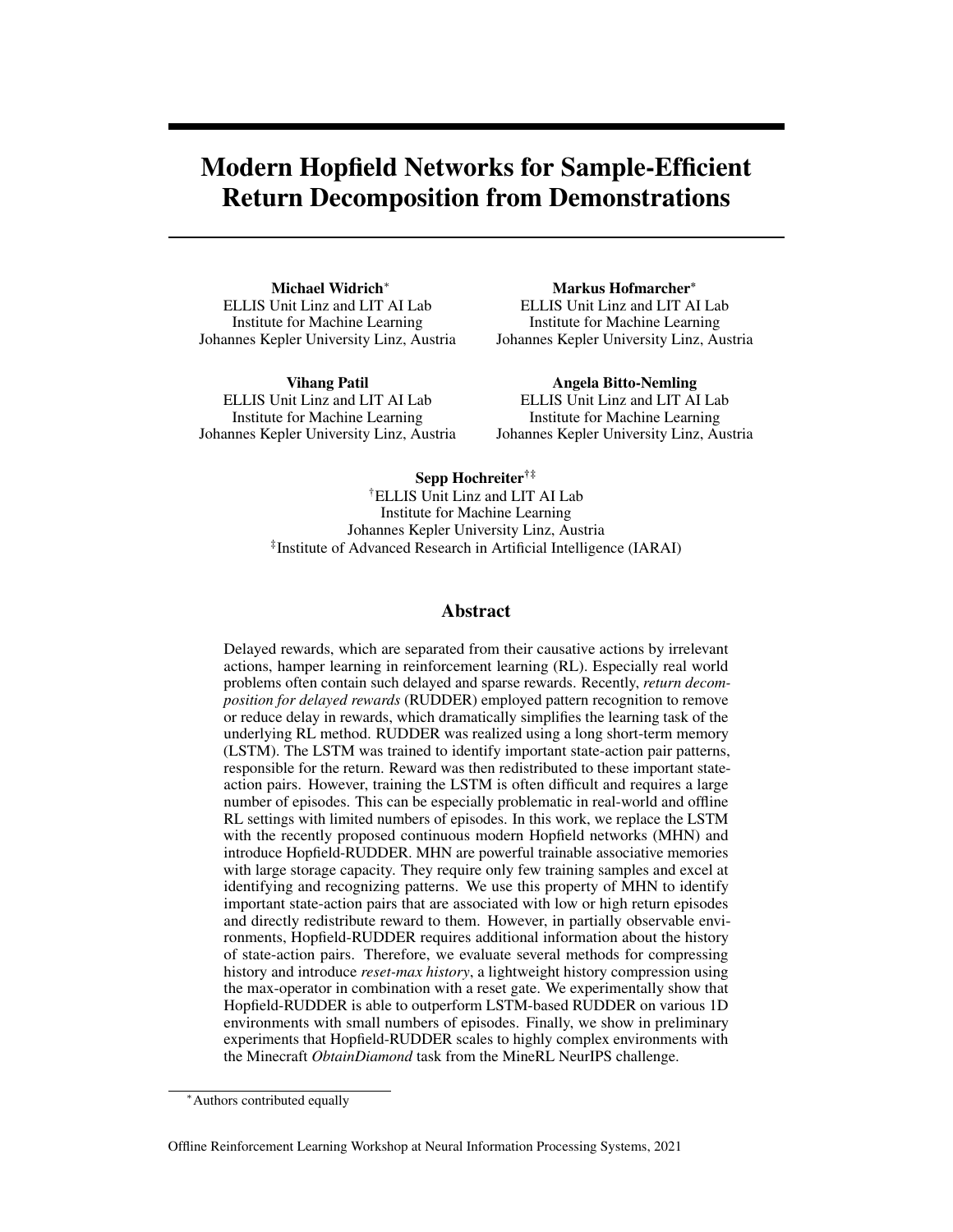(iii) fully-connected LSTM (LSTMf):  $v_t = \left[v^h{}_t; v^o{}_t\right]$  ;  $v^h{}_t = \text{LSTMf}_{i=1,\dots,(t-1)}\left(v^o{}_i\right)$ , with a layer of J fully-connected LSTM blocks, (iv) sparsely-connected LSTM (LSTMs):  $v_t\ =\ \left[ v^h{}_t;v^o{}_t\right]\ ;\quad v^h{}_t\ =\ \textrm{LSTMs}_{i=1,...,(t-1)}\,(v^o{}_i),$ with a layer of J sparsely-connected LSTM blocks, where output gate, input gate, and the recurrent connections of the cell input are disabled, and (v) reset-max history, as described in the main paper,

<span id="page-10-0"></span>where  $J$  is the number of observation features.

#### A1.3 Training details

Training of all Hopfield-RUDDER, history methods, and LSTM-RUDDER versions was performed in PyTorch [\[34\]](#page-17-0) using the Adam optimizer [\[33\]](#page-17-1) for 10, 000 updates. Weights of the linear mappings are shared such that  $m_{state} = m_{stored}$ . For training of Hopfield-RUDDER, a mini-batch of 4 random samples from the training set is used as state patterns and the rest of the training set is used as stored patterns for each weight update. For LSTM-RUDDER, mini-batches of 4 random samples from the training set are used for each weight update.

For Hopfield-RUDDER, first the history features are computed from the observations. Then, if a linear mapping for Hopfield-RUDDER is used, the state and stored patterns are mapped to 16 features via a single linear layer before the association with the known episode returns is performed. The bias weights for the LSTM-based history versions and the reset-max history were initialized with random values from a normal distribution with a mean of 5.

For LSTM-RUDDER, we chose a number of 16 LSTM blocks in the network, followed by a single output layer to create the reward prediction at every time step of the episode. The LSTM loss combines the losses  $L_m + 0.1$  ( $L_c + L_e$ ), as described by [\[2\]](#page-7-2), formula A275. Loss  $L_a$  was omitted, as there are no intermediate rewards given in the episodes.

### <span id="page-10-1"></span>A1.4 Detailed results and ablation study for history versions

In the following Fig. [A1](#page-11-0) and [A2](#page-12-0), we show the detailed results for the different history versions.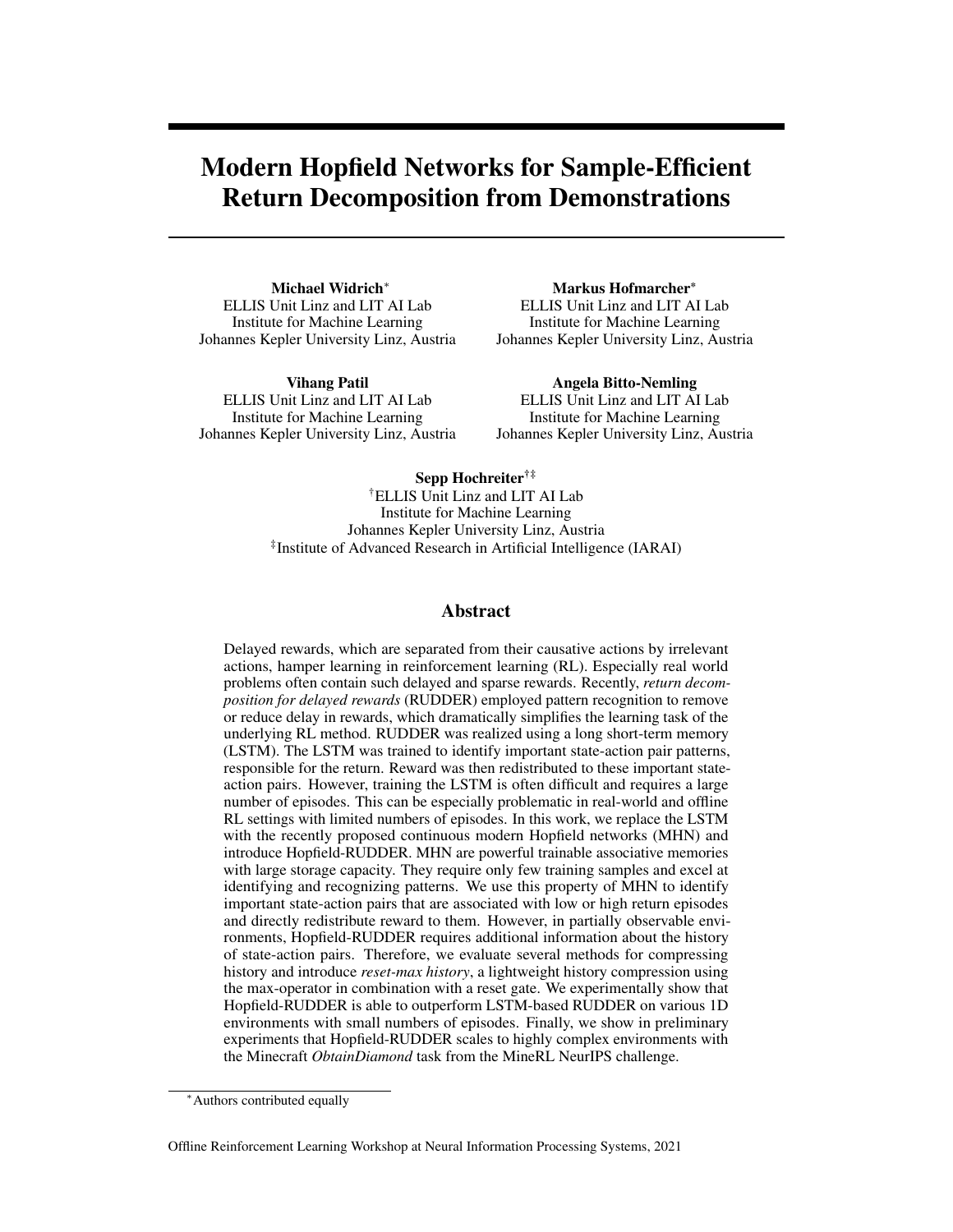<span id="page-11-0"></span>

Figure A1: Comparison of Hopfield-RUDDER max-pooling, sum-pooling, and reset-max history w.r.t. reward redistribution score  $rr\_score$  on different versions of the 1D key-chest environment. Results shown are the mean  $rr\_score$  over 10-fold cross-validation with their corresponding standard deviations for various training set sizes.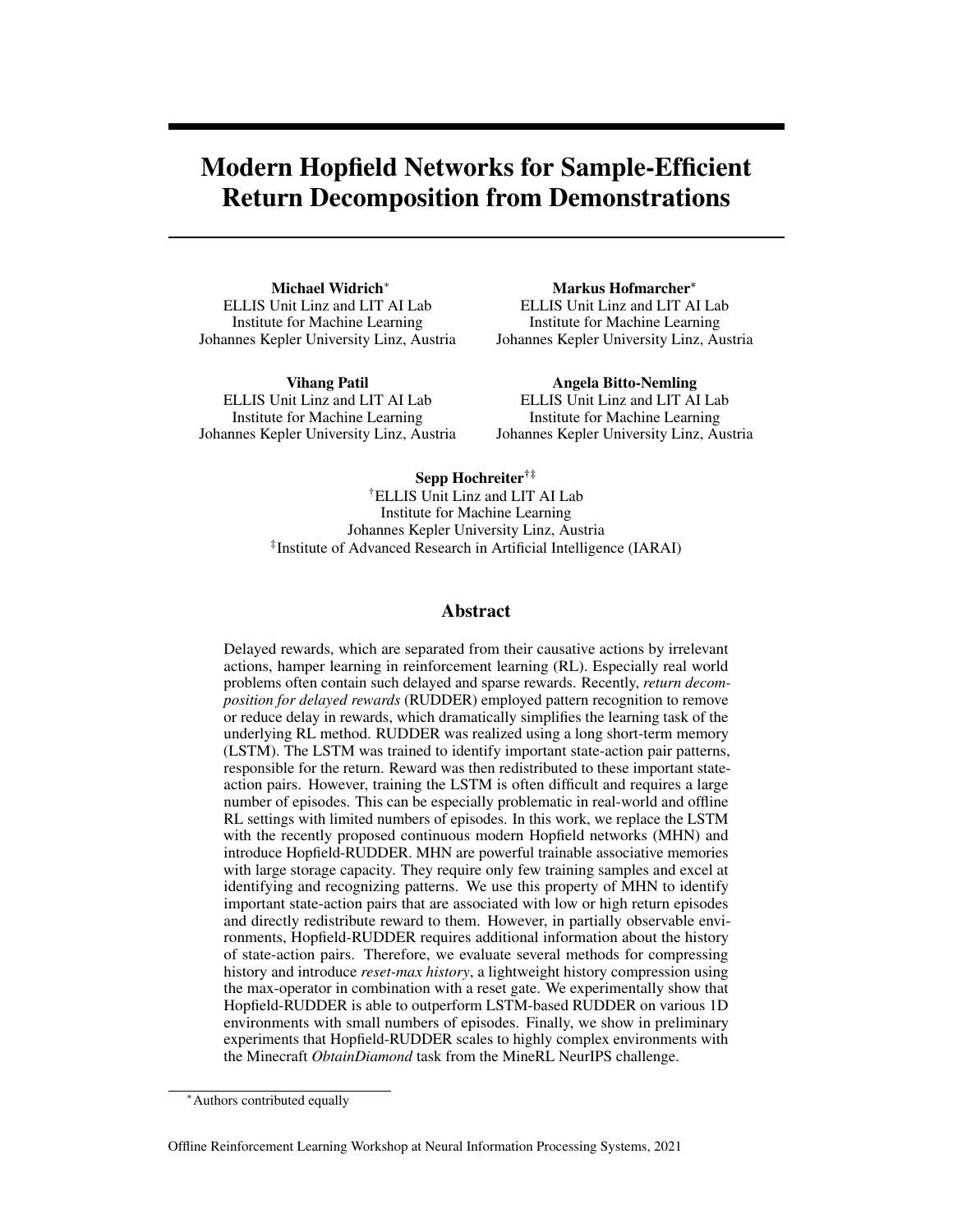<span id="page-12-0"></span>

Figure A2: Comparison of Hopfield-RUDDER LSTM-based history and reset-max history w.r.t. reward redistribution score  $rr\_score$  on different versions of the 1D key-chest environment. Results shown are the mean  $rr\_score$  over 10-fold cross-validation with their corresponding standard deviations for various training set sizes.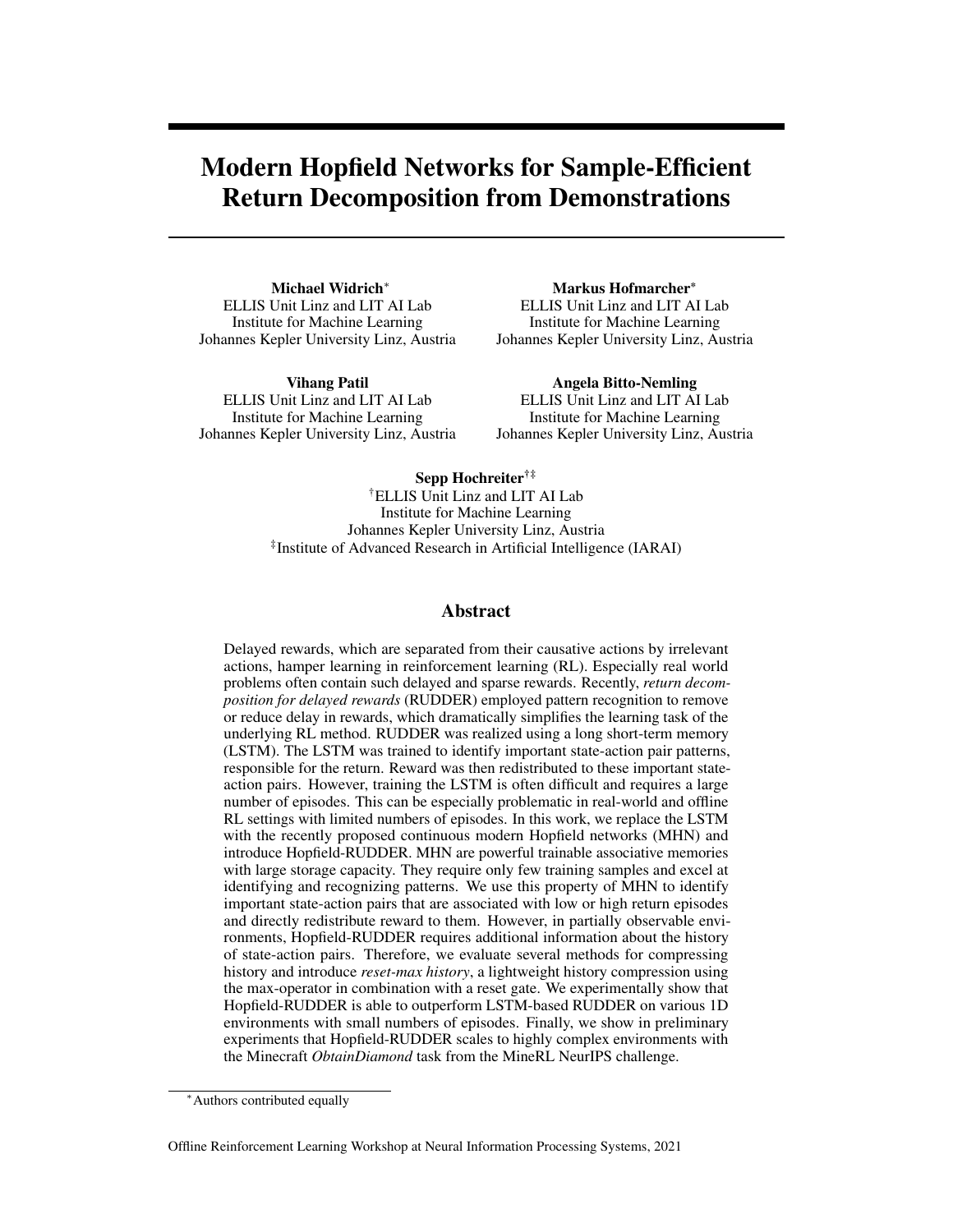### <span id="page-13-0"></span>A1.5 Detailed results for comparison of Hopfield-RUDDER and LSTM-RUDDER.

In the following Fig. [A3,](#page-13-2) we show the detailed results for comparison of Hopfield-RUDDER with reset-max history versus the different versions of LSTM-RUDDER.

<span id="page-13-2"></span>

Figure A3: Comparison of Hopfield-RUDDER with reset-max history and LSTM-RUDDER versions w.r.t. reward redistribution score  $rr\_score$  on different versions of the 1D key-chest environment. Results shown are the mean rr\_score over 10-fold cross-validation with their corresponding standard deviations for various training set sizes.

#### <span id="page-13-1"></span>A1.6 Detailed results for comparison of all methods.

In the following Tab. [A2,](#page-14-0) we show the detailed results for comparison of all Hopfield-RUDDER and LSTM-RUDDER versions.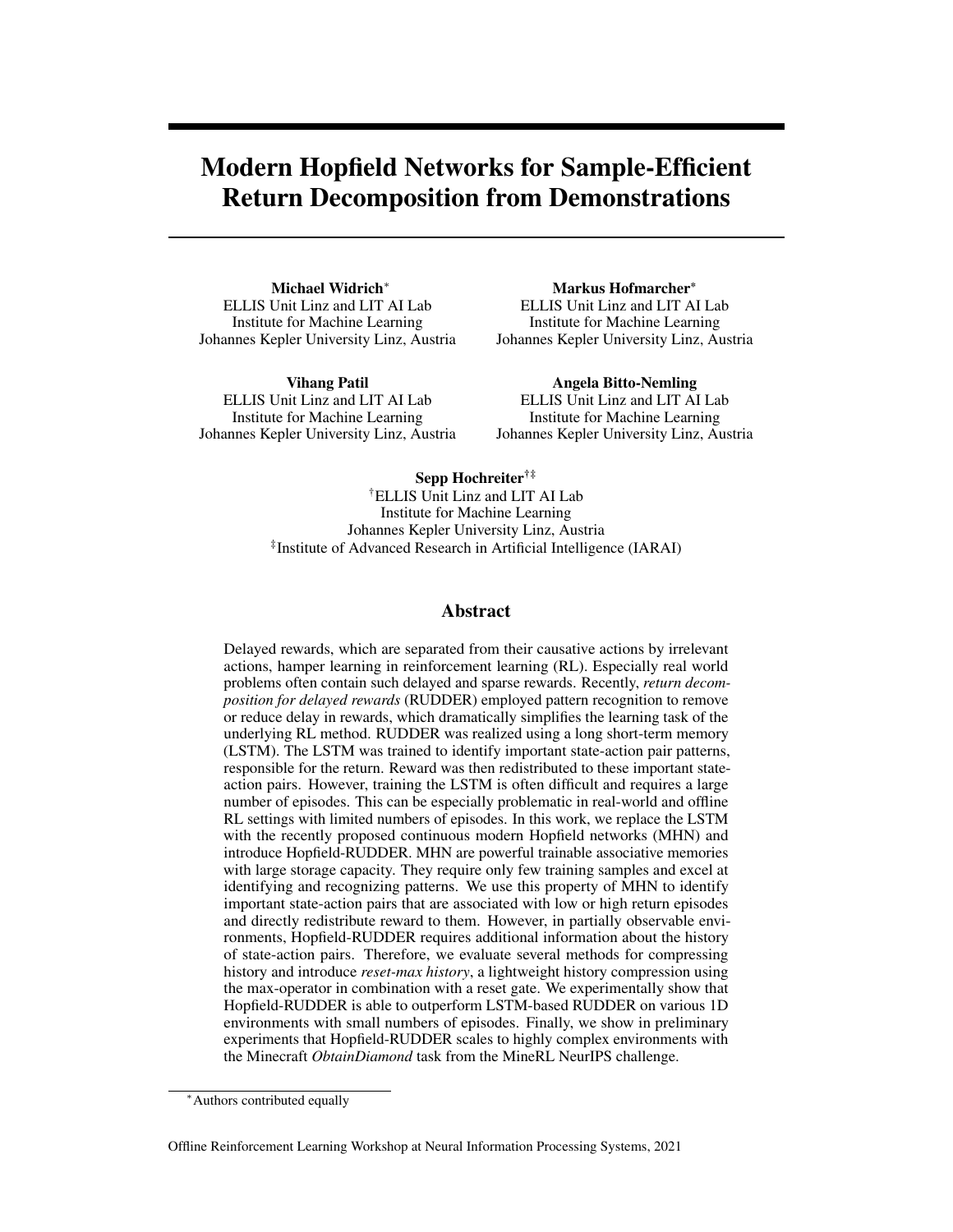<span id="page-14-0"></span>

|                       |                  |                 |              | Hopfield-RUDDER |       |         |              |         |       |         |       |                     |             |                   | <b>LSTM-RUDDER</b> |       |           |       |                |
|-----------------------|------------------|-----------------|--------------|-----------------|-------|---------|--------------|---------|-------|---------|-------|---------------------|-------------|-------------------|--------------------|-------|-----------|-------|----------------|
|                       |                  | History:        |              | reset-max       |       |         | <b>LSTMf</b> | LSTMr   |       |         | max   | sum                 |             | none              |                    |       | reset-max |       | none           |
| Mapping:              |                  |                 |              | linear          | none  | linear  | none         | linear  | none  | linear  | none  | linear              |             | none linear       | none               | none  | none      | none  | none           |
|                       |                  | Learning rate:  |              | 3<br>1e         |       | 3<br>1e |              | 3<br>1e | ä,    | 3<br>1e | ä,    | 1 <sub>e</sub><br>3 | ÷,          | 3<br>1e           | ÷,                 | 1e    | $4\,1e$   | 31e   | - 3<br>$4\,1e$ |
| Environment specs     |                  |                 |              |                 |       |         |              |         |       |         |       |                     |             |                   |                    |       |           |       |                |
|                       | $\mathfrak{n}_k$ | $p_l$           | $n_{rnd}$    |                 |       |         |              |         |       |         |       |                     |             |                   |                    |       |           |       |                |
| POMDP                 | -1               | $0\%$           | $\mathbf{0}$ | 93.08           | 82.42 | 72.23   | 70.37        | 76.94   | 66.79 | 91.85   | 89.96 |                     |             | 78.72 41.36 58.30 | 58.61              | 65.27 | 72.85     | 57.25 | 74.32          |
|                       |                  |                 |              | 4.87            | 8.80  | 7.12    | 6.40         | 6.65    | 10.29 | 5.40    | 5.74  | 7.41                | 6.09        | 3.24              | 3.85               | 6.69  | 5.97      | 4.41  | 5.93           |
| <b>POMDP</b> 1 0%     |                  |                 | $n_{obs}$    | 87.66           | 81.37 | 66.17   | 61.51        | 75.31   | 62.36 | 87.90   | 84.31 | 76.91               | 41.92       | 56.90             | 57.54              | 62.23 | 73.37     | 53.84 | 68.23          |
|                       |                  |                 |              | 5.43            | 4.88  | 5.17    | 5.60         | 7.56    | 6.42  | 6.74    | 5.23  | 6.67                | 4.15        | 3.59              | 2.35               | 8.37  | 4.04      | 5.03  | 7.34           |
| POMDP 1 50%           |                  |                 | $\mathbf{0}$ | 75.41           | 73.57 | 58.22   | 58.75        | 62.77   | 59.93 | 62.85   | 65.52 | 52.80               | 49.28       | 54.83             | 55.99              | 60.21 | 55.25     | 48.85 | 52.11          |
|                       |                  |                 |              | 10.33           | 13.01 | 7.55    | 7.72         | 9.41    | 11.43 | 7.57    | 7.03  | 6.61                | 2.10        | 6.01              | 5.66               | 4.60  | 8.43      | 7.76  | 7.52           |
| POMDP 1 50% $n_{obs}$ |                  |                 |              | 69.19           | 66.19 | 54.87   | 54.98        | 56.33   | 54.33 | 61.47   | 60.13 | 53.07               | 48.90       | 54.43             | 54.64              | 51.34 | 51.80     | 48.79 | 50.14          |
|                       |                  |                 |              | 7.95            | 5.52  | 4.37    | 3.84         | 5.00    | 6.34  | 6.31    | 3.84  | 3.50                | 1.36        | 4.01              | 3.43               | 6.32  | 5.01      | 2.59  | 4.34           |
| POMDP <sub>3</sub>    |                  | $0\%$           | $\mathbf{0}$ | 80.91           | 74.06 | 66.61   | 64.94        | 76.06   | 73.80 | 77.02   | 77.59 | 68.16               | 45.17       | 54.88             | 55.31              | 59.50 | 66.62     | 55.37 | 63.68          |
|                       |                  |                 |              | 7.74            | 8.43  | 8.17    | 6.98         | 8.44    | 13.78 | 8.81    | 6.17  | 12.70               | 5.25        | 4.03              | 4.08               | 5.75  | 7.37      | 6.15  | 9.36           |
| POMDP <sub>3</sub>    |                  | 0%              | $n_{obs}$    | 77.96           | 74.07 | 63.42   | 61.90        | 73.32   | 68.99 | 75.30   | 75.06 |                     | 66.61 45.56 | 54.56             | 54.41              | 53.34 | 65.84     | 51.84 | 58.34          |
|                       |                  |                 |              | 5.95            | 4.84  | 4.95    | 4.01         | 6.65    | 8.06  | 6.29    | 4.19  | 10.50               | 3.73        | 3.33              | 3.42               | 6.20  | 7.19      | 7.31  | 6.18           |
| POMDP 3 50%           |                  |                 | $\mathbf{0}$ | 74.30           | 69.60 | 56.17   | 58.38        | 59.50   | 62.42 | 57.42   | 60.44 |                     | 54.61 55.36 | 54.84             | 56.58              | 52.78 | 52.80     | 47.96 | 49.51          |
|                       |                  |                 |              | 10.68           | 11.35 | 7.57    | 8.99         | 11.27   | 13.61 | 7.22    | 5.95  | 4.72                | 1.59        | 7.44              | 6.88               | 2.72  | 7.65      | 9.88  | 6.34           |
| POMDP 3 50% $n_{obs}$ |                  |                 |              | 67.30           | 63.82 | 53.07   | 53.06        | 55.86   | 54.81 | 55.79   | 55.46 | 55.05               |             | 55.55 53.92       | 53.39              | 52.64 | 50.51     | 46.40 | 49.93          |
|                       |                  |                 |              | 8.50            | 6.76  | 4.72    | 3.48         | 5.84    | 8.43  | 5.70    | 3.25  | 2.70                | 0.81        | 4.82              | 3.99               | 5.68  | 4.72      | 3.47  | 4.91           |
| <b>MDP</b>            |                  | $1 \t0\%$       | $\mathbf{0}$ | 89.44           | 88.60 | 77.73   | 76.41        | 78.89   | 84.91 | 87.66   | 81.16 | 78.82               | 44.24       | 93.26             | 76.86              | 85.93 | 78.05     | 85.60 | 76.40          |
|                       |                  |                 |              | 5.82            | 8.26  | 5.82    | 5.84         | 5.69    | 5.02  | 6.54    | 6.77  | 5.80                | 3.20        | 5.99              | 5.27               | 7.22  | 5.73      | 7.15  | 5.05           |
| <b>MDP</b>            |                  | $1 \quad 0\%$   | $n_{obs}$    | 87.65           | 81.37 | 65.93   | 61.25        | 75.26   | 62.36 | 87.90   | 84.31 | 76.54               | 41.93       | 56.90             | 57.54              | 62.22 | 73.69     | 53.83 | 68.75          |
|                       |                  |                 |              | 5.44            | 4.88  | 5.19    | 5.58         | 7.53    | 6.42  | 6.75    | 5.23  | 6.76                | 4.17        | 3.59              | 2.35               | 8.41  | 4.97      | 5.06  | 6.12           |
| <b>MDP</b>            |                  | 1 50%           | $\mathbf{0}$ | 72.13           | 65.35 | 69.51   | 63.93        | 68.64   | 68.91 | 69.66   | 63.76 | 52.85               | 50.54       | 65.87             | 65.00              | 52.66 | 49.83     | 52.83 | 68.71          |
|                       |                  |                 |              | 10.84           | 14.40 | 6.26    | 17.19        | 8.56    | 9.91  | 10.97   | 14.87 | 4.73                | 1.18        | 11.81             | 18.80              | 3.79  | 5.91      | 8.05  | 8.16           |
| <b>MDP</b>            |                  | 1 50% $n_{obs}$ |              | 69.19           | 66.19 | 54.78   | 55.45        | 56.54   | 54.89 | 61.46   | 60.13 | 53.07               | 48.90       | 54.43             | 54.64              | 51.45 | 52.61     | 48.87 | 49.45          |
|                       |                  |                 |              | 7.95            | 5.52  | 3.97    | 3.90         | 5.52    | 7.57  | 6.31    | 3.84  | 3.29                | 1.36        | 4.01              | 3.43               | 6.20  | 5.19      | 2.56  | 3.77           |
| <b>MDP</b>            |                  | 3 $0\%$         | $\mathbf{0}$ | 82.51           | 72.04 | 69.03   | 61.31        | 73.15   | 73.89 | 73.49   | 63.39 | 65.48               |             | 45.88 81.88       | 59.86              | 75.24 | 73.76     | 52.23 | 70.02          |
|                       |                  |                 |              | 6.04            | 10.38 | 6.97    | 8.24         | 5.15    | 7.68  | 8.40    | 8.22  | 6.62                | 1.64        | 4.91              | 7.76               | 5.78  | 5.90      | 7.14  | 5.91           |
| <b>MDP</b>            |                  | 3 $0\%$         | $n_{obs}$    | 77.96           | 74.07 | 63.92   | 61.79        | 73.26   | 68.99 | 75.30   | 75.06 |                     |             | 66.21 45.56 54.56 | 54.41              | 53.45 | 65.86     | 51.99 | 59.04          |
|                       |                  |                 |              | 5.93            | 4.84  | 5.19    | 4.57         | 6.72    | 8.06  | 6.28    | 4.19  | 9.85                | 3.73        | 3.33              | 3.42               | 6.07  | 7.50      | 7.30  | 6.80           |
| <b>MDP</b>            |                  | 3 50%           | $\mathbf{0}$ | 65.37           | 63.16 | 59.55   | 57.84        | 61.01   | 61.38 | 63.17   | 54.37 | 55.72               |             | 55.26 61.50       | 59.32              | 52.04 | 50.35     | 35.11 | 53.06          |
|                       |                  |                 |              | 10.26           | 10.79 | 6.84    | 13.09        | 8.53    | 9.41  | 11.37   | 13.30 | 3.37                | 0.99        | 12.09             | 14.96              | 3.86  | 4.55      | 5.12  | 9.62           |
| <b>MDP</b>            |                  | 3 50% $n_{obs}$ |              | 67.30           | 63.82 | 52.96   | 53.01        | 55.80   | 54.17 | 55.79   | 55.46 | 54.99               | 55.55       | 53.92             | 53.39              | 53.09 | 50.99     | 46.49 | 49.79          |
|                       |                  |                 |              | 8.50            | 6.76  | 5.08    | 3.70         | 5.71    | 9.02  | 5.70    | 3.25  | 2.93                | 0.81        | 4.82              | 3.99               | 5.75  | 4.50      | 3.37  | 4.74           |

Table A2: Comparison of different Hopfield-RUDDER and LSTM-RUDDER versions w.r.t. reward redistribution score rr\_score on different versions of the 1D key-chest environment. Results shown are the mean rr\_score over all training set sizes and a 10-fold cross-validation. Error bars show mean standard deviation of 10-fold cross-validation over all training set sizes. Hopfield-RUDDER with reset-max history consistently outperforms all other Hopfield-RUDDER and LSTM-RUDDER versions.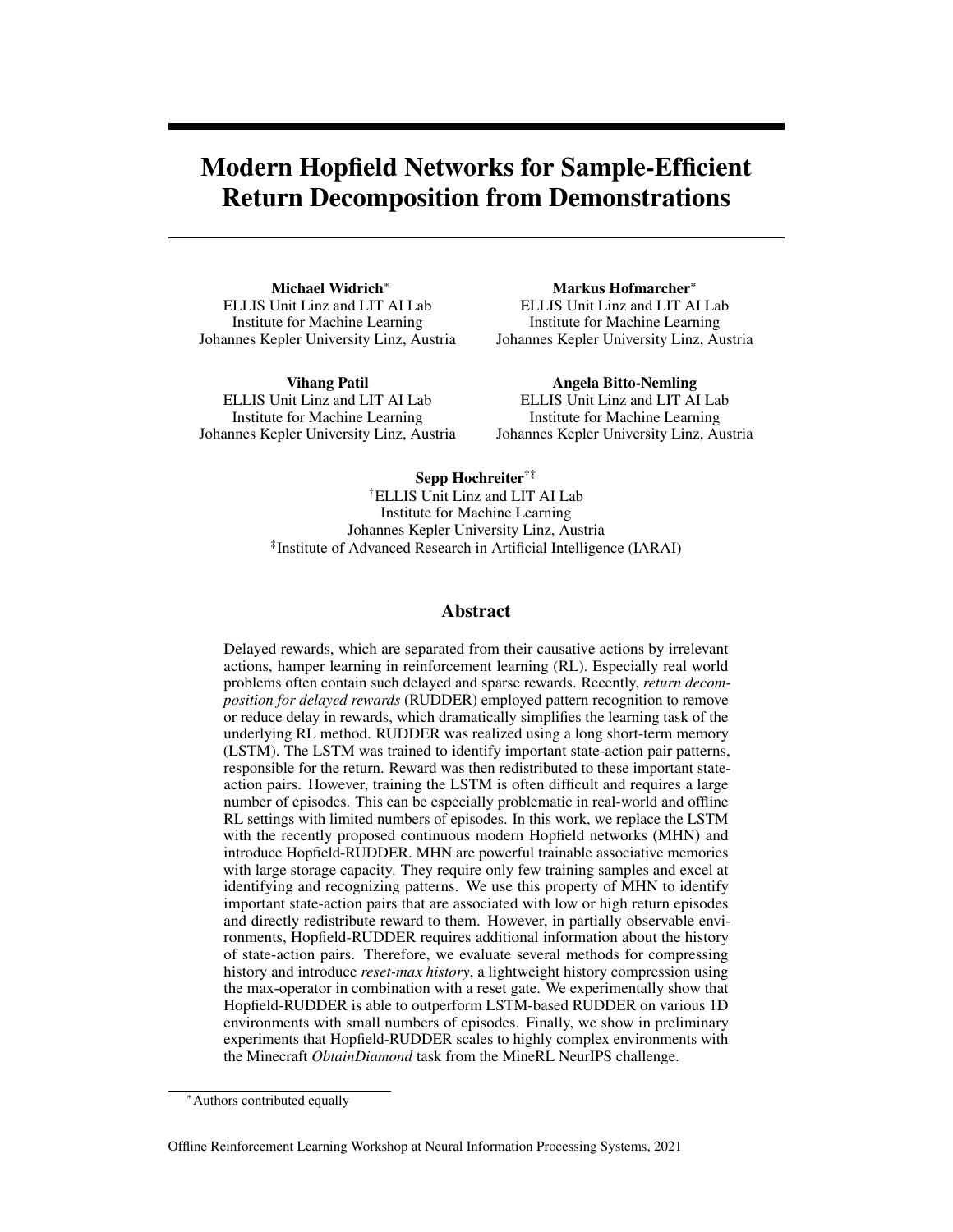## <span id="page-15-1"></span>A2 Minecraft Environment

In this section we provide details on the MineRL Minecraft environment, demonstrations, training setup and additional results.

## <span id="page-15-2"></span>A2.1 Training details

Training of Hopfield-RUDDER was performed in PyTorch [\[34\]](#page-17-0) using the Adam optimizer [\[33\]](#page-17-1). In contrast to the 1D-environment we trained the model only for 100 updates. Weights of the linear mappings are shared such that  $m_{state} = m_{stored}$ . For training of Hopfield-RUDDER, a mini-batch of 8 random samples from the training set is used as state patterns and the rest of the training set is used as stored patterns for each weight update.

In addition to the history compression we augment the observations with observation deltas, where we compute the delta of observation  $s_t$  and  $s_{t-1}$  and concatenate the result with the original observation. Furthermore, to reduce training time and GPU memory requirements we store only unique observations in stored patterns  $Y$ .

Then, the history features are computed from the augmented observations, including actions, and the state and stored patterns are mapped to 128 features via a small neural network with 2 fully connected hidden layers with ReLU activation.

#### <span id="page-15-3"></span>A2.2 Additional reward redistribution plots

In [A4,](#page-16-1) we show additional examples for reward redistribution using Hopfield-RUDDER on the MineRL *ObtainDiamond* demonstrations. These demonstrations have not been used for training the reward redistribution model. The red vertical lines show the auxiliary sparse rewards, provided by the environment. Note that for training Hopfield-RUDDER, we only use episodic reward of 1 for successful demonstrations and 0 for unsuccessful demonstrations, without using the auxiliary rewards. As indicated by the auxiliary rewards, the reward redistribution (in blue) is able to identify sections in the episodes which are important for obtaining the diamond.

#### <span id="page-15-0"></span>A2.3 Observation and action representation

In order to avoid hand-crafted solutions the authors of the MineRL benchmark introduced an obfuscated version of the environment and the demonstrations. In this version the inventory state and actions are encoded using an Auto Encoder. Both observations and actions are 64 dimensional vectors. The decoder of this model is not released and therefore models must learn only based on the encoded states and predict the encoded actions. We also use only the obfuscated inventory state and actions for training the Hopfield-RUDDER model. However, we use the non-obfuscated inventory states for visualizing and inspecting the reward redistribution.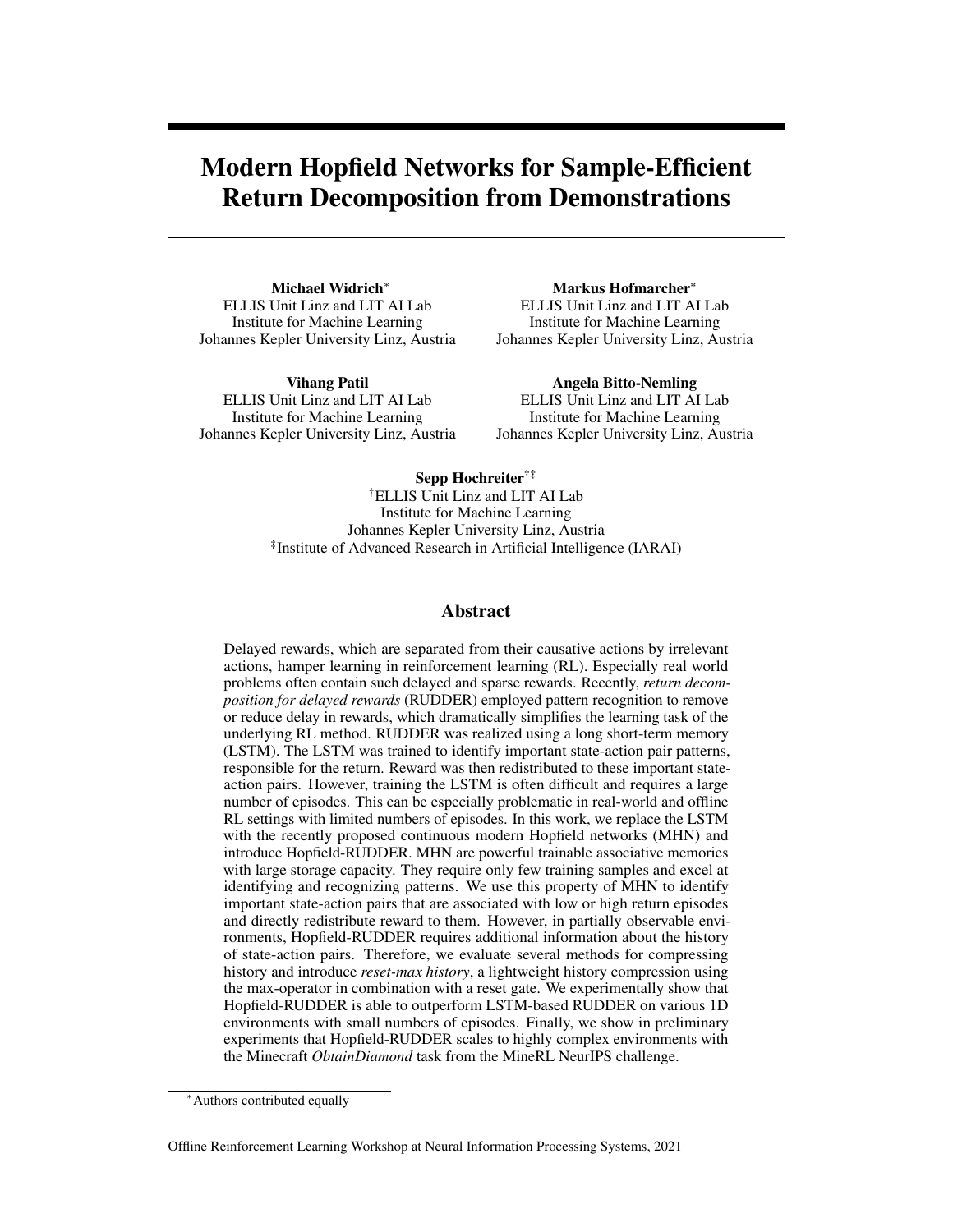<span id="page-16-1"></span>

Figure A4: Reward redistribution of three demonstrations for the MineRL *ObtainDiamond* task. **Blue:** redistributed reward **Red:** sparse reward obtainable in the environment. For training we only use episodic reward of 1 for successful episodes and 0 for unsuccessful episodes.

## <span id="page-16-0"></span>A3 Glossary

|  |  |  |  |  |  | J Number of features of history representation $v^h$ .                                            |
|--|--|--|--|--|--|---------------------------------------------------------------------------------------------------|
|  |  |  |  |  |  | $K$ Number of features of state-action pair representation $v^o$ .                                |
|  |  |  |  |  |  | $G \ldots \ldots \ldots \ldots$ . Return values of episodes.                                      |
|  |  |  |  |  |  | $U \quad . \quad . \quad . \quad . \quad . \quad .$ Raw state patterns (before optional mapping). |
|  |  |  |  |  |  | $W$ Trainable weights of reset gate $f_{reset}$ .                                                 |
|  |  |  |  |  |  | $Y \dots \dots \dots$ Raw stored patterns (before optional mapping).                              |
|  |  |  |  |  |  | $u$ Raw state pattern (before optional mapping).                                                  |
|  |  |  |  |  |  | $v^h$ Representation of the history as vector.                                                    |
|  |  |  |  |  |  | $v^{\circ}$ Representation of the state-action pair as vector.                                    |
|  |  |  |  |  |  | $\mathbf{v}$ Raw stored or state pattern as concatenation $[\mathbf{v}^o; \mathbf{v}^h]$ .        |
|  |  |  |  |  |  | $y$ Raw stored pattern (before optional mapping).                                                 |
|  |  |  |  |  |  | $\beta$ This imperature of softmax function.                                                      |
|  |  |  |  |  |  | $\psi$ Return decomposition function.                                                             |
|  |  |  |  |  |  | $\sigma$ Sigmoid function.                                                                        |
|  |  |  |  |  |  | $\hat{G}$ Estimated return values of episodes.                                                    |
|  |  |  |  |  |  | $\hat{g}$ Estimated return value of an episode.                                                   |
|  |  |  |  |  |  | $a_l$ Action to move 1 position to the left in 1D key-chest environment.                          |